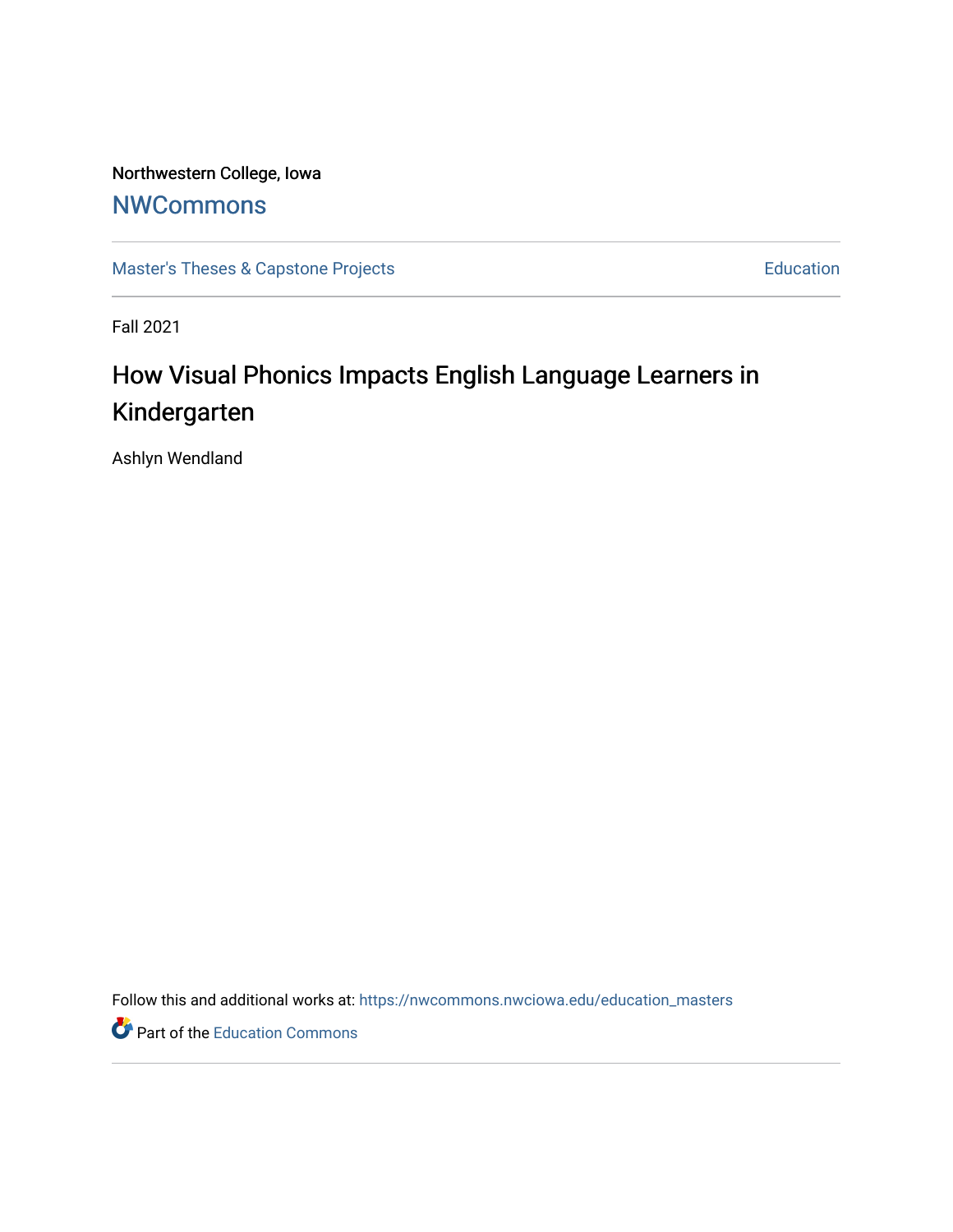# **How Visual Phonics Impacts English Language Learners in Kindergarten**

Ashlyn Wendland

Northwestern College

An Action Research Project Presented in Partial Fulfillment of the Requirements For the Degree of Master of Education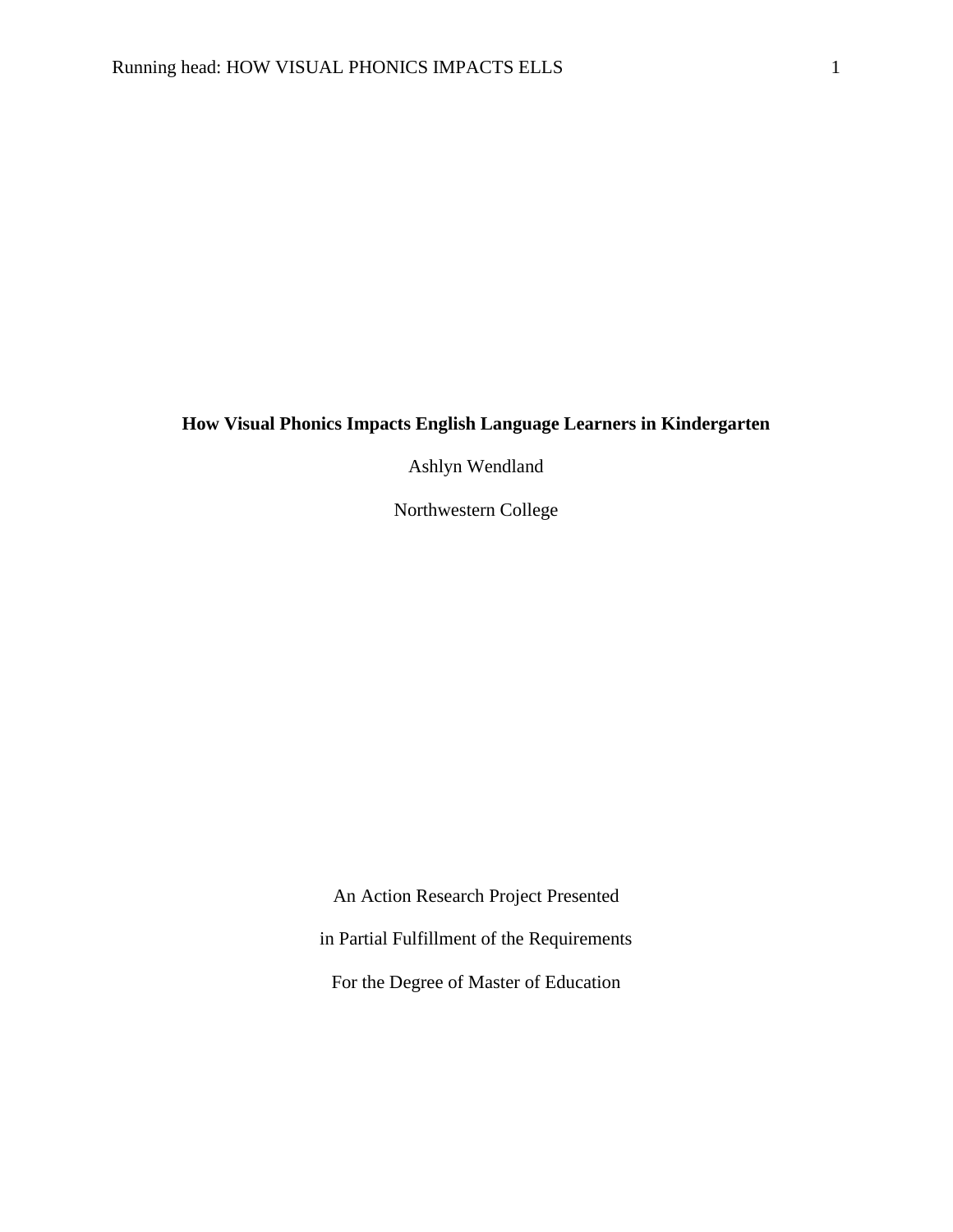#### **Abstract**

<span id="page-2-0"></span>The purpose of this action research study was to determine how visual phonics impacts English language learners in kindergarten. The participants included 14 kindergarten students, that attend Prairie Elementary in Worthington, Minnesota. Students participated in approximately ten to fifteen minute daily visual phonics over a nine-week period. The pretest and posttest assessment data for this study was collected using an assessment tool of ESGI (Education Software for Guiding Instruction). The study found that the implementation of visual phonics to be successful with impacting letter and letter sound recognition. The researcher recommends further studies to be conducted including length of study, increased sample size, more research on the topic, and the study of previous school exposure to validate the results of this study.

*Keywords:* visual phonics, English language learners, movement, phonics, phonemic awareness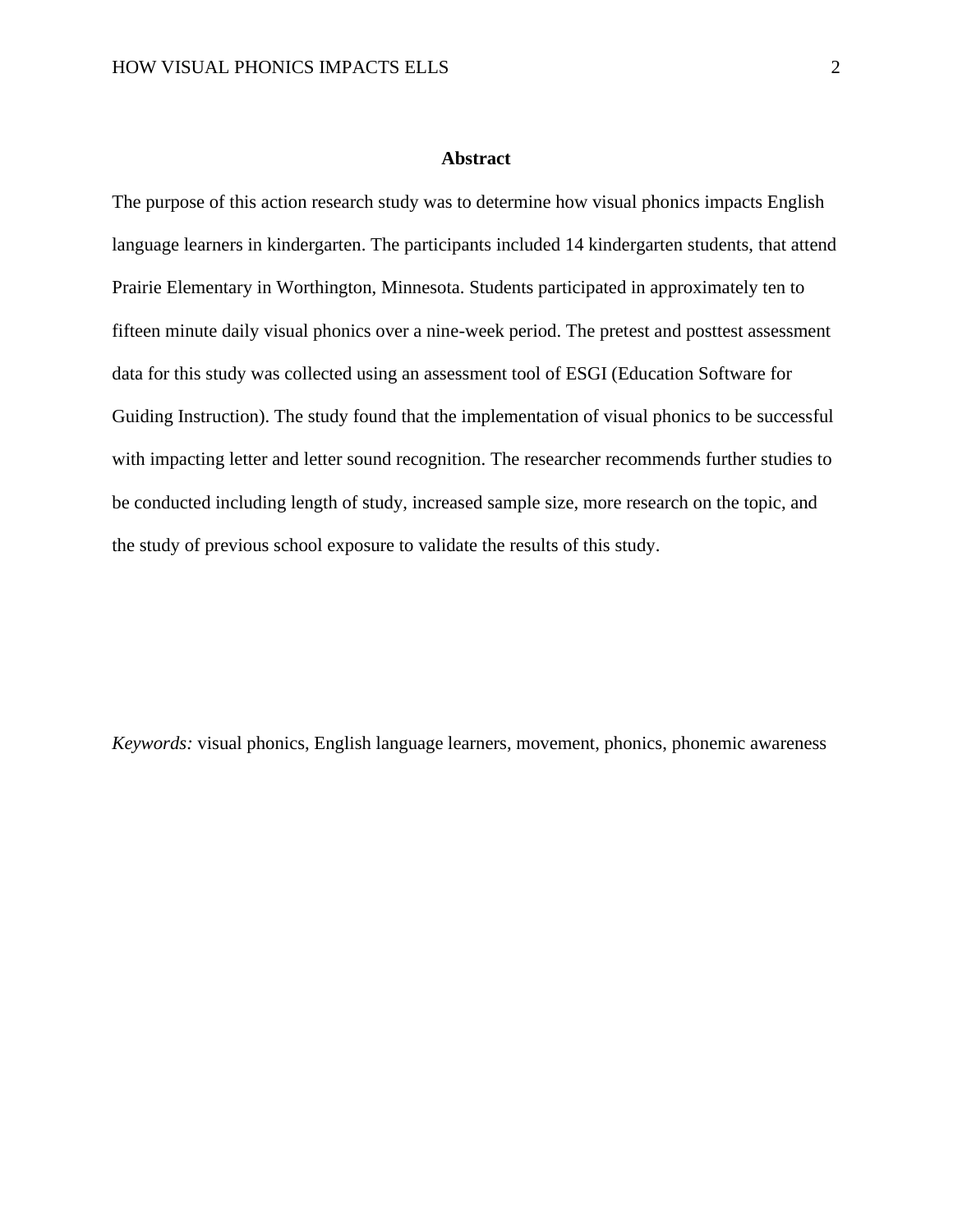| How Visual Phonics Impacts English Language Learners in Kindergarten 4 |
|------------------------------------------------------------------------|
|                                                                        |
|                                                                        |
|                                                                        |
|                                                                        |
|                                                                        |
|                                                                        |
|                                                                        |
|                                                                        |
|                                                                        |
|                                                                        |
|                                                                        |
|                                                                        |
|                                                                        |
|                                                                        |
|                                                                        |
|                                                                        |
|                                                                        |
|                                                                        |
|                                                                        |

# Table of Contents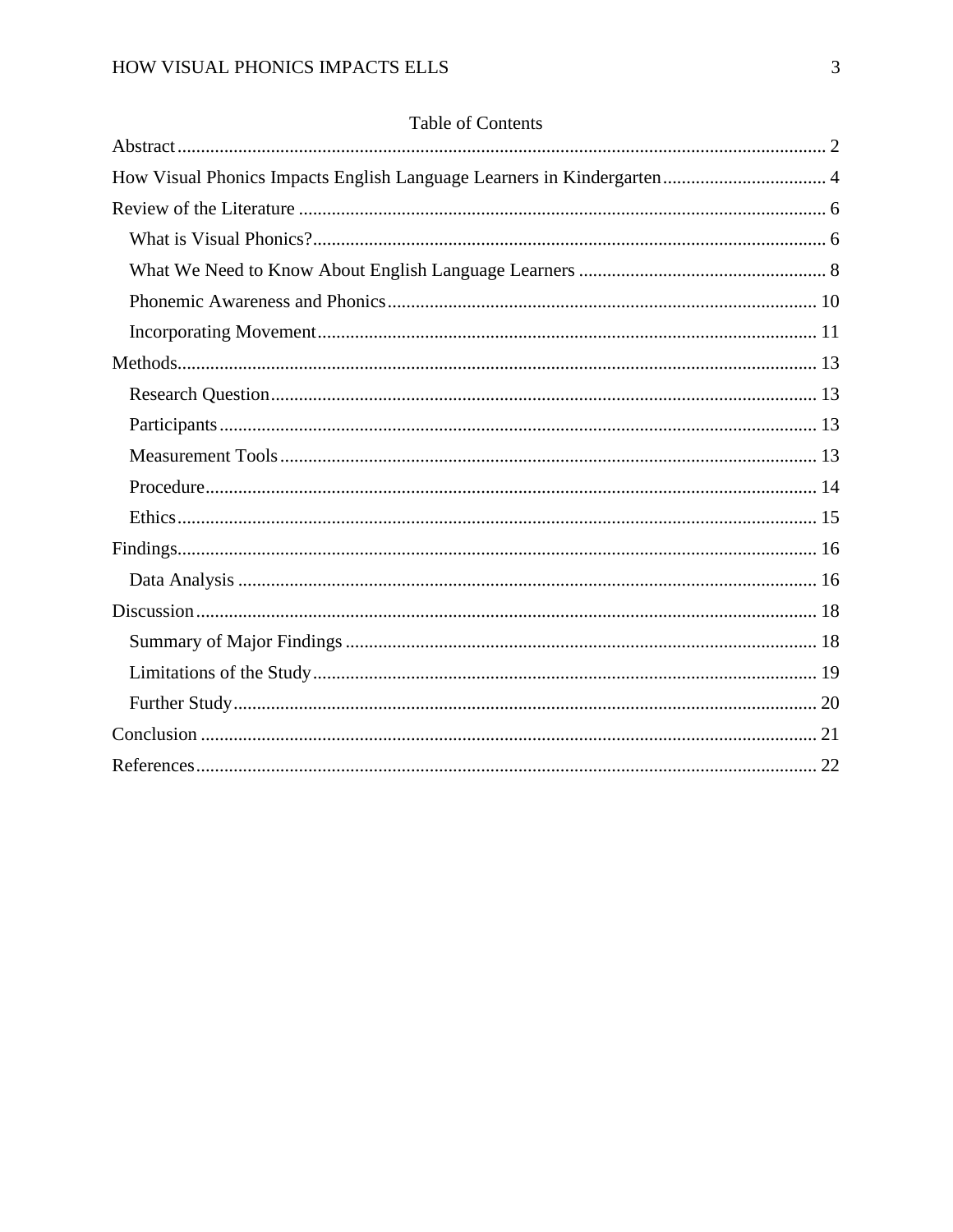#### **How Visual Phonics Impacts English Language Learners in Kindergarten**

<span id="page-4-0"></span>Kindergarten lays the groundwork for a strong academic future. Kindergarten is a crucial year for learning a variety of new skills that will carry throughout a student's entire lifetime. One of the skills that becomes an important part of their learning is the recognition of letters and sounds. To become a reader and a writer, students must be able to recognize and know their letters and sounds. The knowledge of alphabet recognition plays a key role in a student's learning and without it, it can cause academic delays that can play a role in a student's success in school. With poor knowledge of letter names and sounds, kindergarten students have a higher probability to struggle with reading and slowly be classified as having reading disabilities (Piasta and Wagner, 2010).

Many students come to kindergarten without any knowledge of their letters or sounds. Students that come to kindergarten have either been to all-day everyday preschool, half-day preschool, or no preschool at all. Students that have come from preschool have greater knowledge of their letters, sounds, and even their own names compared to students that had no prior schooling. In ISD 518 in Worthington, Minnesota, there are many diverse families who speak a variety of different languages that are not English. Not only does this become a challenge but many of these students have little to no knowledge of the English language and did not attend preschool. Many challenges can occur throughout their academic life when students enter school with little to no English and are expected to be academically on track with the Minnesota State Standards. How can you expect a student with no English to be academically on track with other peers when they don't know the language they are trying to learn about? In the state of Minnesota, the standards that Kindergarten students need to know by the end of the year include 0.3.0.1, which states students are expected to "Recognize and name all upper- and lower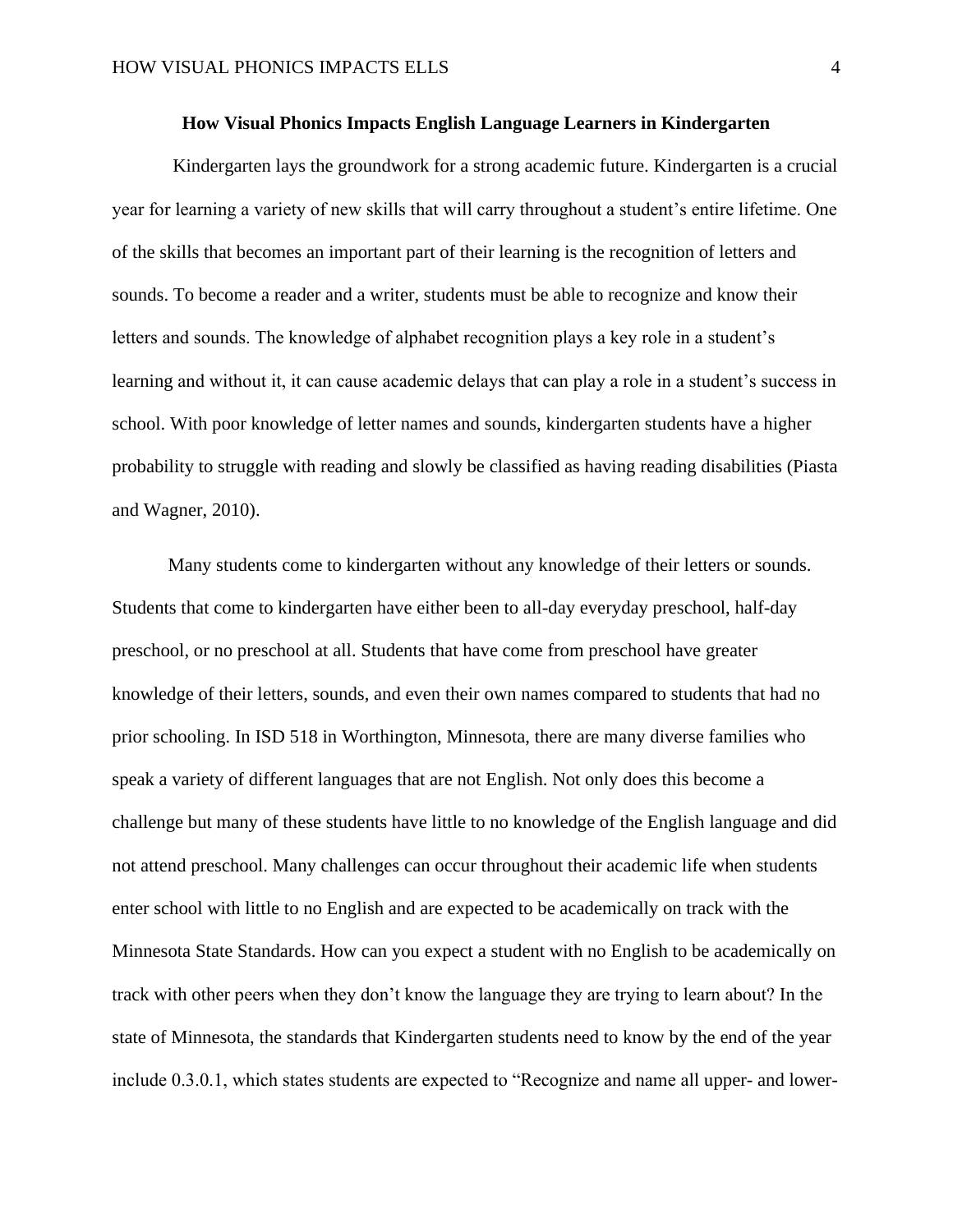case letters of the alphabet" (Minnesota Academic Standards, 2021) and 0.3.0.3 expects students to, "Demonstrate basic knowledge of one-to-one letter sounds correspondences by producing the primary or many of the most frequent sound for each constant" (Minnesota Academic Standards, 2021). Although these standards apply to be known by the end of the year, if they are barely achieving these by the end of the year other standards that are needed such as writing and reading will not be achieved due to being far behind with their knowledge of letters and sounds. As we take a dive into the research, we will uncover what this action research can provide to help with providing the best practices and strategies for students to be academically successful in kindergarten.

The purpose of this action research study is to provide research and data to prove how English language learners are positively impacted by the practice and repetition of visual phonics in the classroom. This practice is not only beneficial for English language learners but all learners in a classroom. Visual phonics is "a multisensory strategy that represents all of the sounds of English with a hand shape cue and a corresponding written symbol. It is not a program or a curriculum, but rather a strategy representing a sound in a concrete visible way" (Montgomery, 2008). Through the practice of visual phonics, students can learn through seeing the letter, image, and sound. Visual phonics can provide a kinesthetic movement to help engage and help students memorize their letters and sounds in an engaging and easier way. The development of this practice encourages students to use their hand motions to see and hear the sounds they are learning. Visual phonics can be put into perspective with not only the written language but also the power of language known as sound (Visual Phonics page, n.d).

This research analyzes data from a group of kindergarten students. The purpose of this study is to understand the positive impact visual phonics has on English language learners. The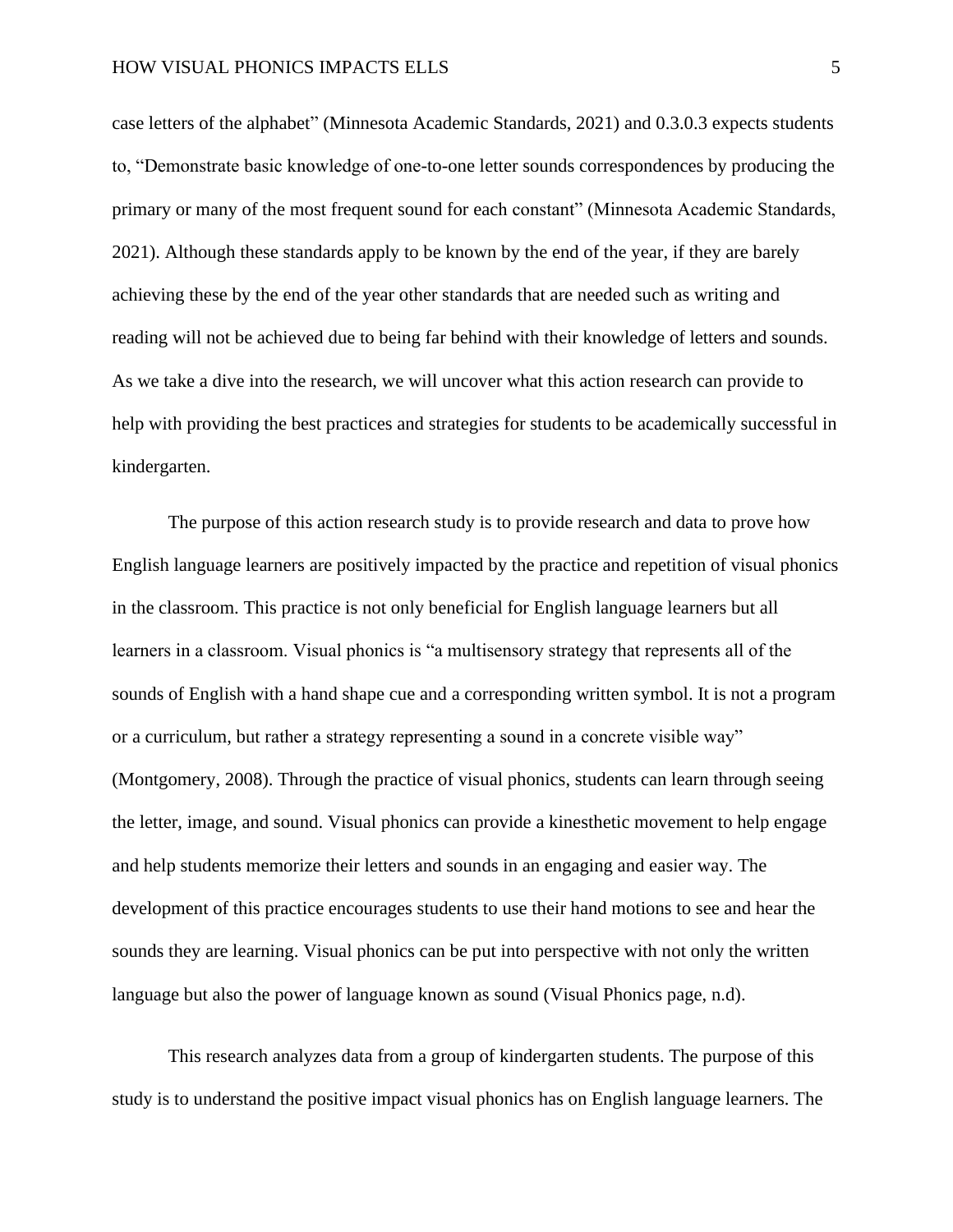researcher provides the implementation of visual phonics to all students in a classroom as a standard practice used at the school with collecting data through ESGI to track the progress of letter and sound recognition. Research collected includes peer-reviewed journals and scholarly articles from DeWitt Library from Northwestern College.

#### **Review of the Literature**

#### <span id="page-6-1"></span><span id="page-6-0"></span>**What is Visual Phonics?**

Visual phonics is known as the shorter version of See the Sound/Visual phonics (Montgomery, 2008). Visual phonics is known as a multisensory strategy that uses hand shape cues with a written symbol for all sounds in English. The purpose of visual phonics is to represent sounds in a visible concrete way (Montgomery, 2008). The alphabet is made up of 26 letters and about 45 phonemes, in visual phonics there are 46 different hand cues for each sound including silent /e/ (Woolsey, Satterfield, & Roberson, 2006).

Visual phonics was initially created by a mother to help teach her deaf children to access visual, written, and tactile forms for the sounds they were not able to hear (Woolsey, Satterfield, & Roberson, 2006). The purpose for creating this was initially for deaf children to give the opportunity to have a system to be in conjunction with the spoken language and augment auditory information with multisensory of hand cues for phonemes in the English language (Trezek et al., 2007). Woolsey et al. (2006) state that alphabet knowledge and phonemic awareness are the two immense indicators for being successful in reading in the early years of school. A strong predictor of young students' reading ability is through phonological awareness skills (Narr, 2008). The approach of visual phonics provides a different and stable foundation for phonemic awareness by focusing on sounds and making them more concrete and tangible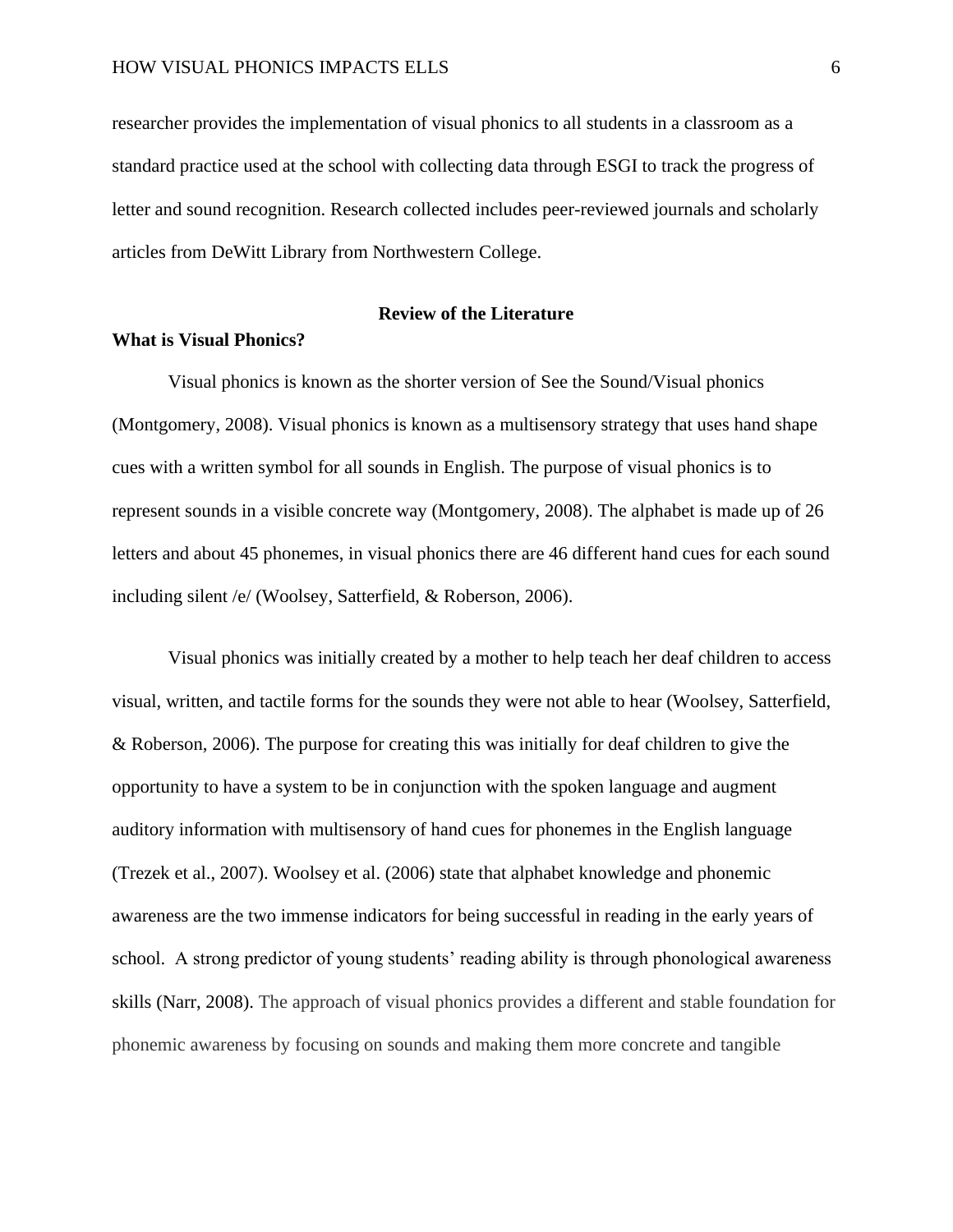(Cihon, Gardner, Morrison, & Paul, 2008). Narr (2008) explains in his article, phonemic awareness skills are known as sound identification, blending, manipulation, and segmenting.

Visual phonics can be used not only for students who are deaf or hard of hearing, but also as a literacy skill development (Montgomery, 2008). The point of understanding the true fashion of how visual phonics works is explained through the article of Montgomery. Montgomery (2008) states the movement of the hand cue of each letter strongly correlates with the written symbol and how its positioned when producing the sound and movement. The kinesthetic movement represents the sounds articulating from the mouth. Thus, the example provided by Montgomery states, "flicking the index finger off of the thumb emulates the release of the tongue from the alveolar ridge when producing  $/t$  - the sound represented by letter t" (Montgomery, 2008).

Visual phonics is known as a strategy program and not a reading curriculum or any form of communication (Woolsey, Satterfield, & Roberson, 2006). When incorporating visual phonics into instruction in the classroom it is important to do it in an explicit way. When providing visual phonics in explicit instruction, it can then provide not only support for alphabet knowledge, but reading improvements in the categories of print awareness, encoding, sound-letter correspondence, spelling, punctuation, abbreviations, acronyms, comprehension, fluency, written composition, and English semantics and syntax (Woolsey, Satterfield, & Roberson, 2006). Visual phonics is a tool that helps form foundational skills to support academic success. To learn how beneficial visual phonics can be in the classroom with the foundational skills of the alphabet it is important to take into consideration "Visual phonics is indeed changing the literacy landscape and the way we look at connecting sound and print" (Montgomery, 2008).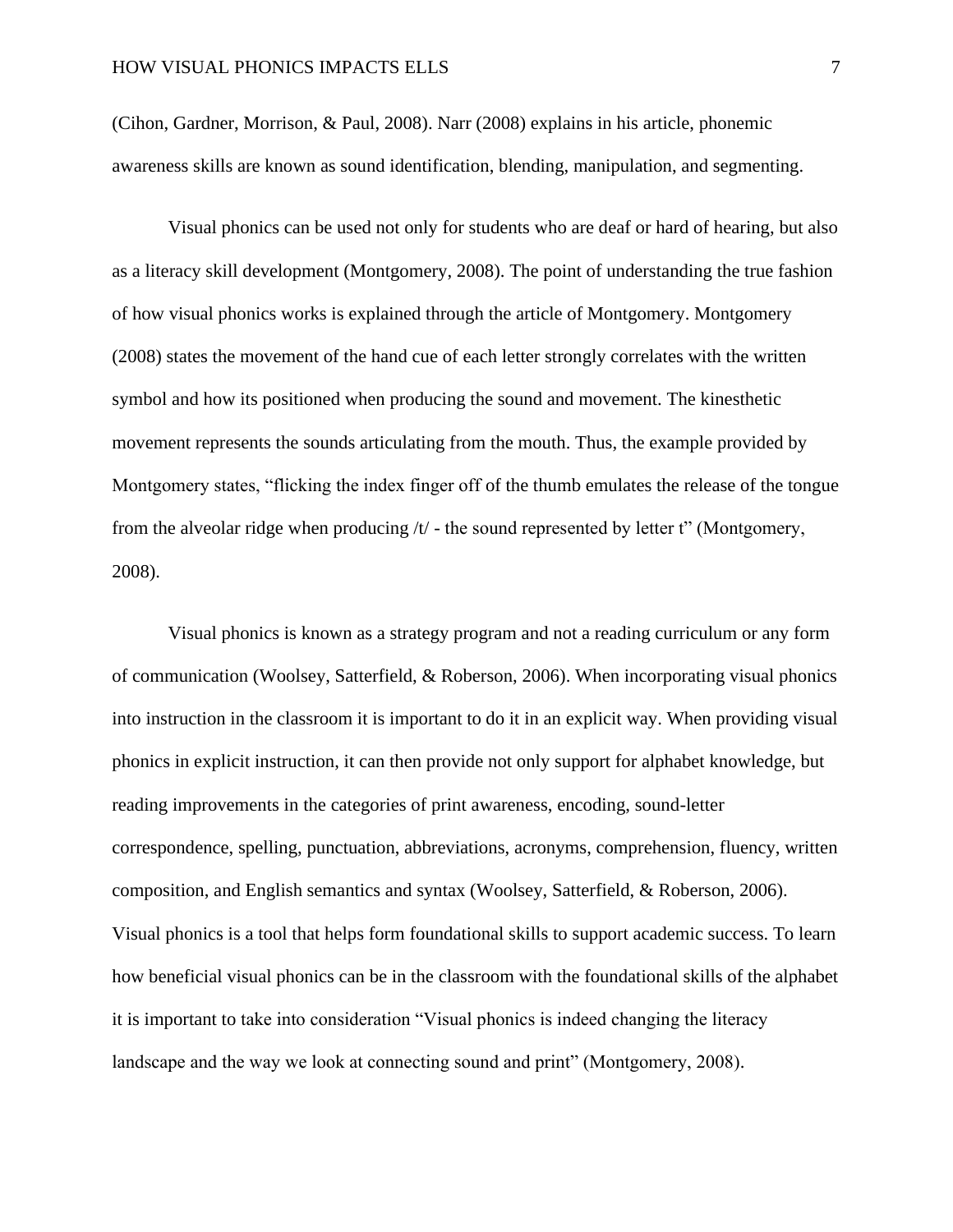#### <span id="page-8-0"></span>**What We Need to Know About English Language Learners**

The definition of English Language Learners is described as students that first learned how to speak, read and/or write in a different language other than English (Guo & Georgiou, 2019). English Language Learners (ELL) are increasing in today's school system. Our nation constitutes about 9.2% of English language learners in public elementary schools and is continuously growing rapidly (Hall, Steinle, & Vaughn, 2019). Documentation proves ELL students are coming into school with weaker English literacy skills compared to their native English-speaking peers which causes the risk of falling behind academically (Guo & Georgiou, 2019).

 In the United States, lower academic achievements are demonstrated among English language learners more than English only students (Hall, Steinle, & Vaughn, 2019). English language learners fall behind their English only peers causing a significant achievement gap (Short, Fidelman, & Louguit, 2012). Many EL's do not have the same opportunities as English only students. This includes not having access to books, libraries, and a variety of different experiences that can influence their success academically. EL's are also more likely to have families who are near or below poverty (Hall, Steinle, & Vaughn, 2019).

Students coming to school with limited language skills tend to lack any type of background knowledge which plays a part in their academic success. Oral language and vocabulary are crucial for English language learners. A beneficial strategy for ELLs is oral vocabulary. Building oral vocabulary gives ELLs the opportunity to be successful with their literacy skills (Barr, Eslami, & Joshi, 2012). Building larger and stronger vocabularies in the early years promotes more success. "Vocabulary knowledge is a major building block in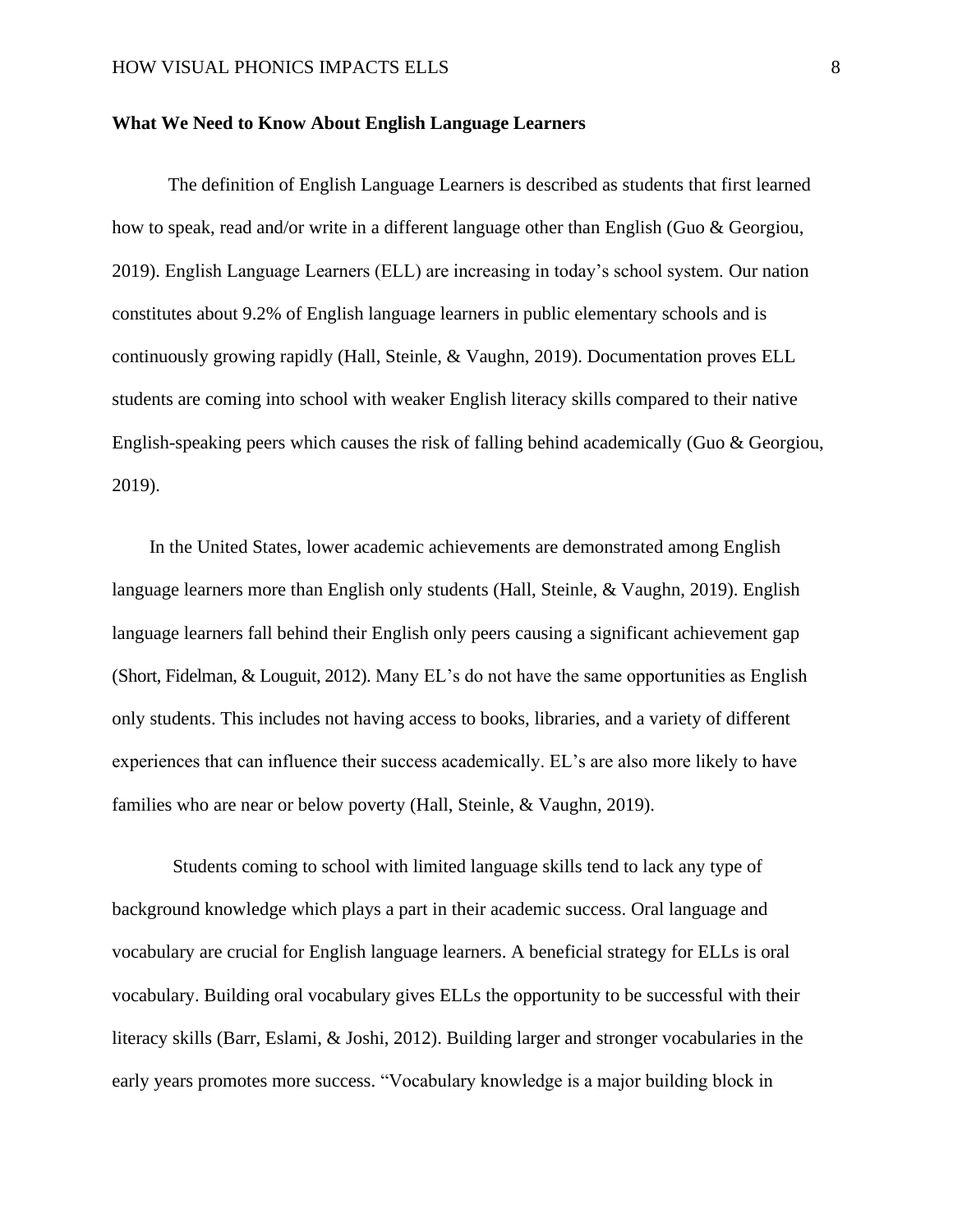#### HOW VISUAL PHONICS IMPACTS ELLS 9

children's early literacy development. It provides the foundation for learning to decode and comprehend text" (Silverman, 2007). Students acquire vocabulary skills from adults, their environment, pretend play, and books. Students who grow up in homes that lack these skills in rich language and literacy skills do not develop the appropriate vocabulary for their academic needs (Silverman, 2007). In many cultures, the key to success is language.

 Zhang states, "An effective approach to support ELL's is to integrate literacy strategies into content instruction" (Zhang, 2017). Developing content literacy gives English language learners the opportunity to grow in their foundational skills. Research by Short, Fidelman, & Louguit studied the SIOP Model (Sheltered Instruction Observation Protocol). This model includes the best practices for academically teaching English and improving achievement for students. Throughout this study, teachers implemented SIOP into planning and instruction. Teachers used different components of SIOP such as build background, comprehension, interaction, practice, review, and assessment. With implementation and research of SIOP this strategy gives EL's the opportunity to be alert in lessons. The practice of SIOP gives English language learners a chance to learn oral language, develop background knowledge, and vocabulary. The study found promising results for ELLs to succeed academically (Short, Fidelman, & Louguit, 2012).

According to the article written by Rahn, Wilson, Egan, Brandes, Kunkel, Peterson, & McComas "Upon entering kindergarten, English learners face the combined tasks of learning to understand, speak, and read English. Students may also experience more significant challenges when learning to read because of issues with acculturation, linguistic isolation, and lack of prior literacy experiences in their native language or English" (Rahn, Wilson, Egan, Brandes, Kunkel, Peterson, & McComas, 2015). English Language learners face many adversities every day. These adversities affect ELL's success in academics.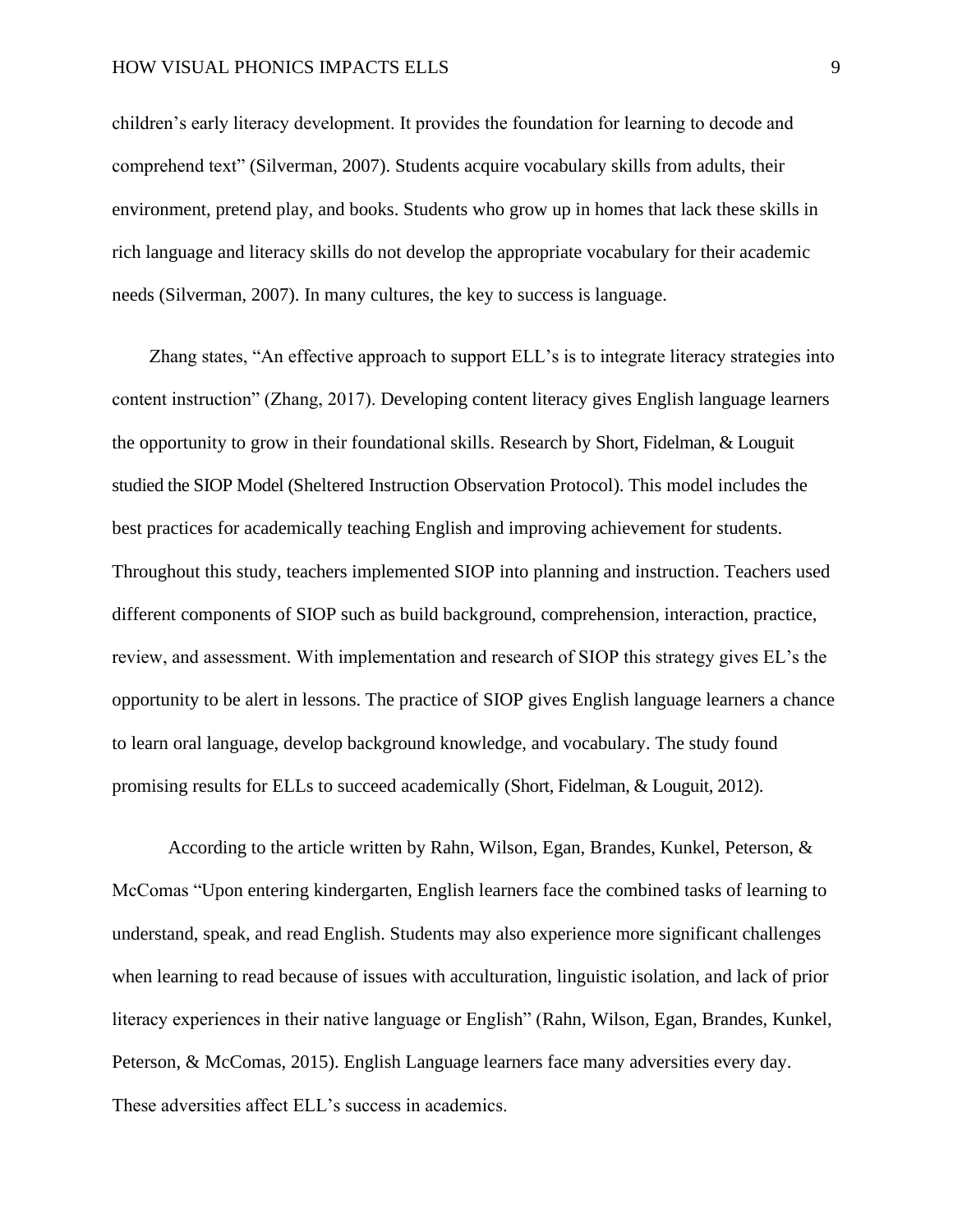#### <span id="page-10-0"></span>**Phonemic Awareness and Phonics**

Phonemic awareness and phonetic skills play a huge role in the early years of students. Literacy skills are important for students to acquire to become readers. Areas that are critical to the influence of phonemic awareness are alphabetic knowledge and oral vocabulary (Ouellette & Haley, 2013). Learning to read and write is an important component of alphabet recognition. (McGee & Richgels, 1989) The skills of letter-sound correspondence, identifying syllables, alphabetic principles, identifying vowels and their phoneme, segmenting, and rhyming are all beneficial in the development of children literacy skills. Phonemic Awareness is known as "the ability to identify and manipulate individual speech sounds" (Ashby, Dix, Bontrager, Dey, & Archer, 2013). Weak phonemic awareness makes applying letter-sound mapping to identifying printed words more difficult for children. A predictor of early decoding and word recognition is also known as phonemic awareness (Ashby et al., 2013).

Phonics instruction plays a key role in a child's life. Phonics instruction teaches early learners the alphabetic system making it essential for learning to read and write (Ehri & Flugman, 2018). "Phonics involves blending and segmenting phonemes with letters" (Bradley & Noell, 2018). A nonnegotiable to effective reading instruction is understanding the relationship between letters and sounds. Phonics instructions prevents reading difficulty for students who are at risk and students who have reading difficulties. In Kindergarten and first grade students, spelling is increasing due to phonics instruction (Bradley & Noell, 2018). The influence of phonics leads students to success in future years.

Promoting early literacy skills helps students develop their foundational skills at an early age. Cognitive foundations are developed from early literacy skills which are needed before learning to read and write. Some skills that are needed for early literacy include: oral language,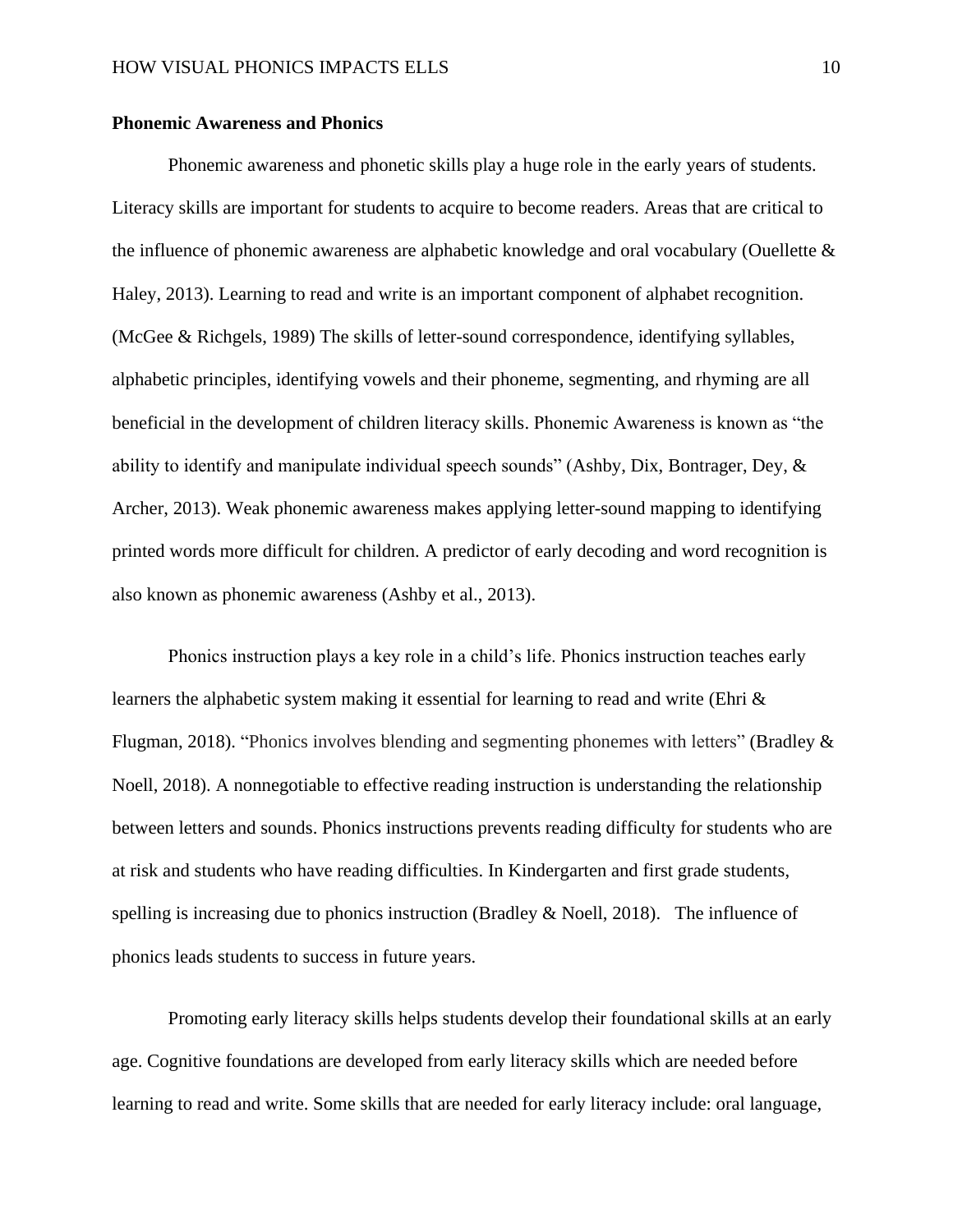#### HOW VISUAL PHONICS IMPACTS ELLS 11

letter knowledge, phonological awareness, concepts of print, early reading, writing, and spelling. Meaningful writing skills such as handwriting promote a child's literacy skills (Elimelech, & Aram, 2020). Increasing more early literacy skills for alphabetic print include reading and environmental print. These improve the knowledge of letter knowledge to pull in more interests for students (McGee & Richgels, 1989).

#### <span id="page-11-0"></span>**Incorporating Movement**

Movement is important and beneficial for all children. Children are recommended to participate in about 60 minutes of physical activity everyday (Webster, Michael, Russ, Egan, 2019). The integration of gesture, dance, and a variety of movement into the classroom can boost students' academic learning. "Early findings suggest that engaging students in such activities has a positive effect on their motivation, engagement, and learning, while also helping them become more physically active overall" (Lindt & Miller, 2017). Integrating movement allows achievement in both academic and physical education. Increases in reading fluency and mathematics have been results due to movement. A teacher may promote more student activity and interest by incorporating movement into the classroom. Lindt and Miller (2017) found effectiveness in five movement strategies. These included dancing to learn, applying movement to content assessment, moving among stations around the room, ordering and organizing, and representing with actions. These strategies have a positive impact on students' physical ability and learning. (Lindt & Miller, 2017)

 Young children have the innate need to move. Movement starts at a very young age with using their eyes to track movements. Movement allows children to learn through spatial awareness at a young age. These movements mature as a child get older. Movement allows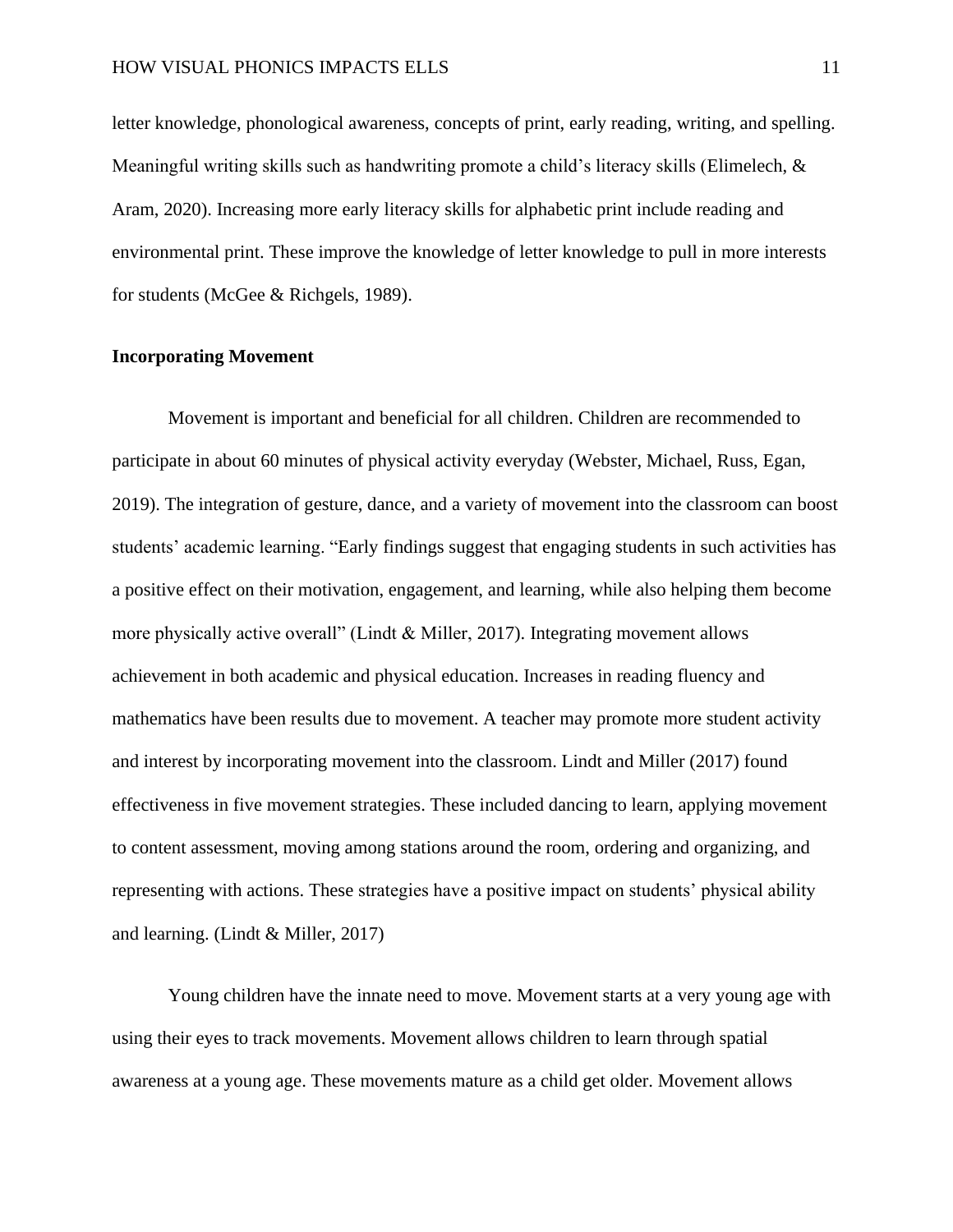preparation for children for life by building confidence and social skills (Gehris, Gooze, & Whitaker, 2015). Movements are inclined to help with the human body and the ability to focus on different degrees of learning. Movement provides a positive effect on student learning and even the development of a child through their early learning years.

 Incorporating movement into a child's day gives their brain the opportunity to continue to grow and flourish. The term movement for learning comes from the ability of physically moving to boost and stimulate the brain. Kilbourne, Scott-Webber, & Kapitula (2017) state neuroscientists believe that movement and cognition are immensely connected. "There is a growing body of evidence that student interaction and engagement impact learning, and there is a need to change away from a didactic, teacher centered method of teaching to an active and more studentcentered one" (Kilbourne, Scott-Webber, & Kapitula, 2017). The positive relationship between movement and learning gives many benefits to students in the classroom.

Movement enhances student learning, school performance, behavior, and academic achievement (Webster, Michael, Russ, Egan, 2019). An article states "physical activity stimulates immediate chemical change in the brain that increase attention and may enhance cognitive performance" (Mullender-Wijnsma, Hartman, de Greeff, Bosker, Doolaard, & Visscher, 2015). When movement is occurring, it allows learning by permitting the brain to be fully activated to integrate information. Movement allows a linkage of the body and the mind to help improve student learning. By incorporating movement into the classroom, it allows students to process their learning from instruction and become academically more successful.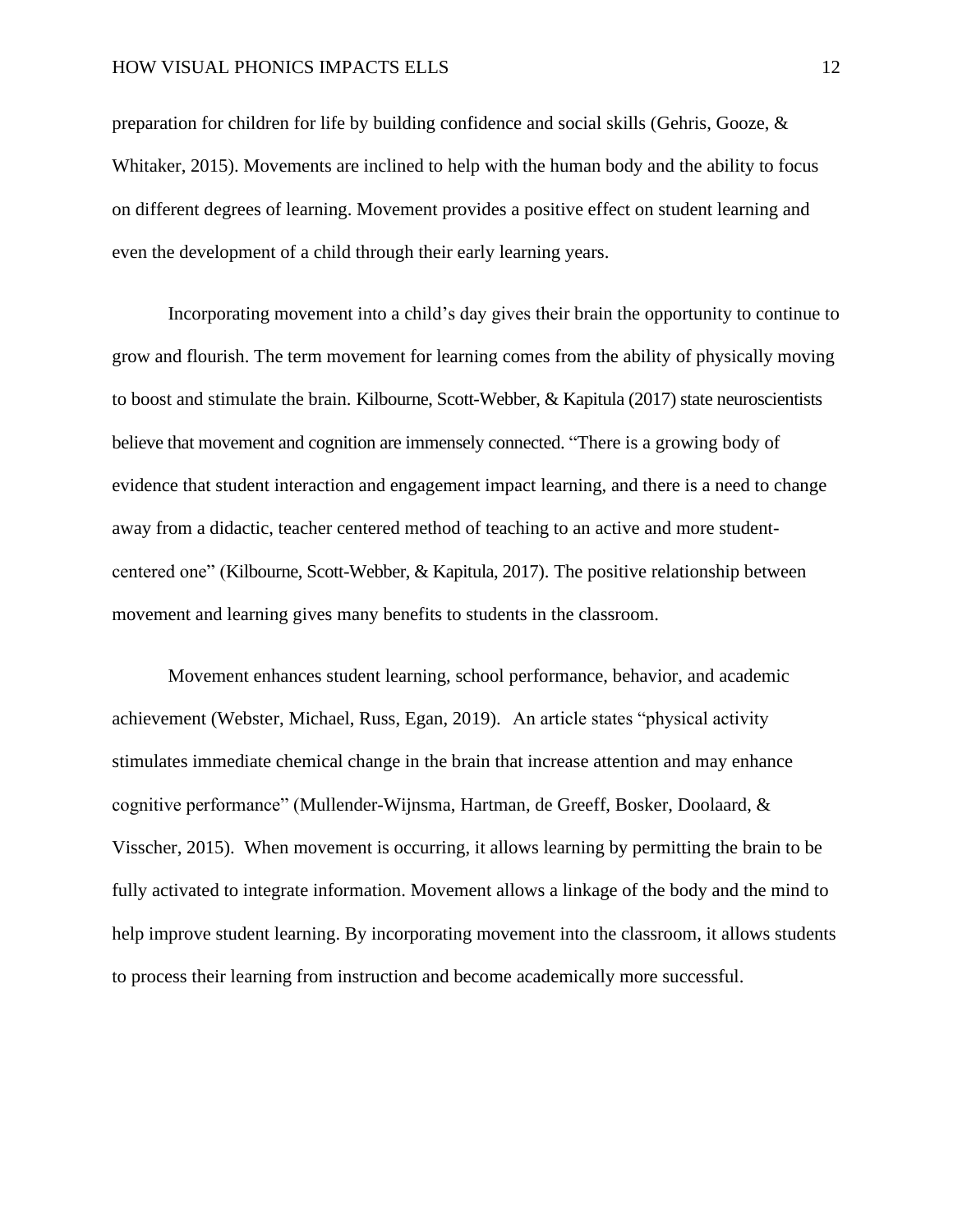## **Methods**

## <span id="page-13-1"></span><span id="page-13-0"></span>**Research Question**

How does visual phonics impact English language learners?

#### <span id="page-13-2"></span>**Participants**

The participants in this study were kindergartners at Prairie Elementary, located in Worthington, MN. The community in Worthington consists of an extremely diverse population due to a variety of operations that attract a large number of migrant workers, these include pork and beef packaging plants, and various other manufacturing jobs. The population of Worthington is currently at 12,975 people. Prairie Elementary is a part of Independent School District 518 which consists of students from kindergarten through twelfth grade that include an elementary school, middle school, high school, and learning center. Prairie Elementary is considered a large school. There are twelve kindergarten classrooms, eleven first grade, ten second grade, nine third grade, and nine fourth grade classrooms.

In this action research project, the participants were kindergarten students ages 5 and 6 in a classroom of 21 students. All students received the intervention, but due to the study, the focus of this research is based on 14 students, seven males, and seven females. Twelve students were identified as Hispanic, and two students were Karen. In addition, one of these students received special education services and all 14 students were identified as English Learners who received English language services. Of the participating students, multiple home languages were identified as Spanish, Mam, and Karen.

#### <span id="page-13-3"></span>**Measurement Tools**

The data collection was used to find the relationship between independent and dependent variables. The independent variable in this research was the daily practice of implementing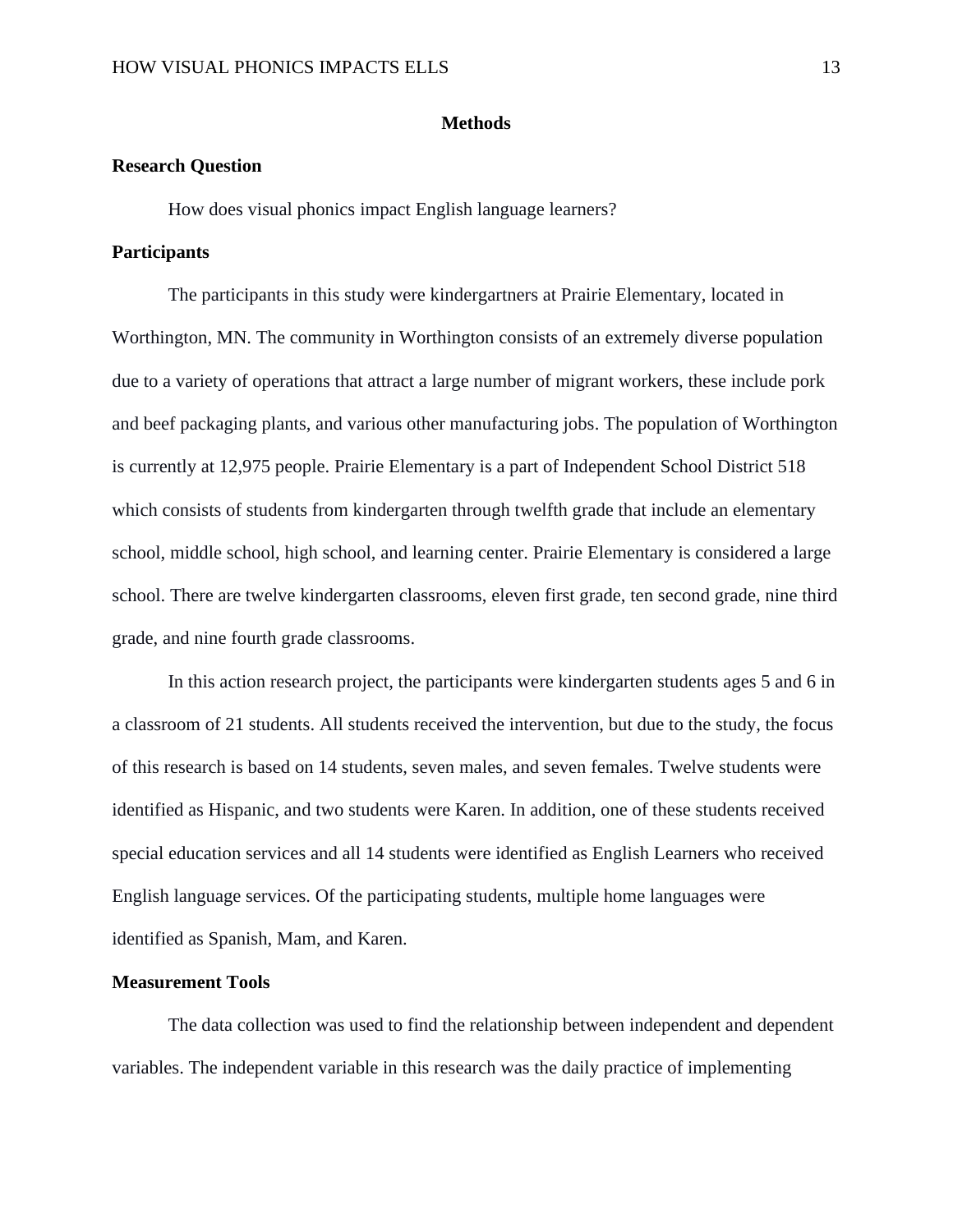visual phonics with kindergarten students. The dependent variable is the measurement of the student's ability to recognize letters and sounds. The tool used to measure the dependent variable was assessments on ESGI (Education Software for Guiding Instruction). ESGI was used for preand post-assessment data. The data collected through ESGI shows the baseline data as well as the posttest data to show growth over time. Two assessments were used for this practice, the first assessment is All Letters (upper case and lower case mixed), and the second assessment is Letter Sounds (lowercase letters). Both assessments used on ESGI were quantitative. This research is quasi-experimental due to not having a control group for this practice because all students are receiving this practice, but the data is focused on English language learners.

#### <span id="page-14-0"></span>**Procedure**

The purpose of this action research was to see how visual phonics impacts English language learners. The researcher used a standard-based practice to implement to all students but focused on the data of students who are English language learners (ELL). To understand where all students are with their recognition of letters and sounds, a pretest/baseline was performed. This data was collected before the practice of visual phonics was used in the classroom. After baseline data were taken, the practice of visual phonics began. The practice has taken place over nine weeks with intention of using this practice all year long.

 While all students are present in the kindergarten classroom, visual phonics was introduced to students in a large group setting. Visual phonics is a daily routine that takes approximately ten to fifteen minutes. Visual phonics uses a multisensory approach to learning phonics. "A person using See the Sound/Visual Phonics hears the sound (auditory), reproduces the feeling of the sound with a hand cue (kinesthetic), and writes a symbol depicting the hand cue (visual)" (Visual Phonics page, n.d). Visual phonics benefits all students including ELL.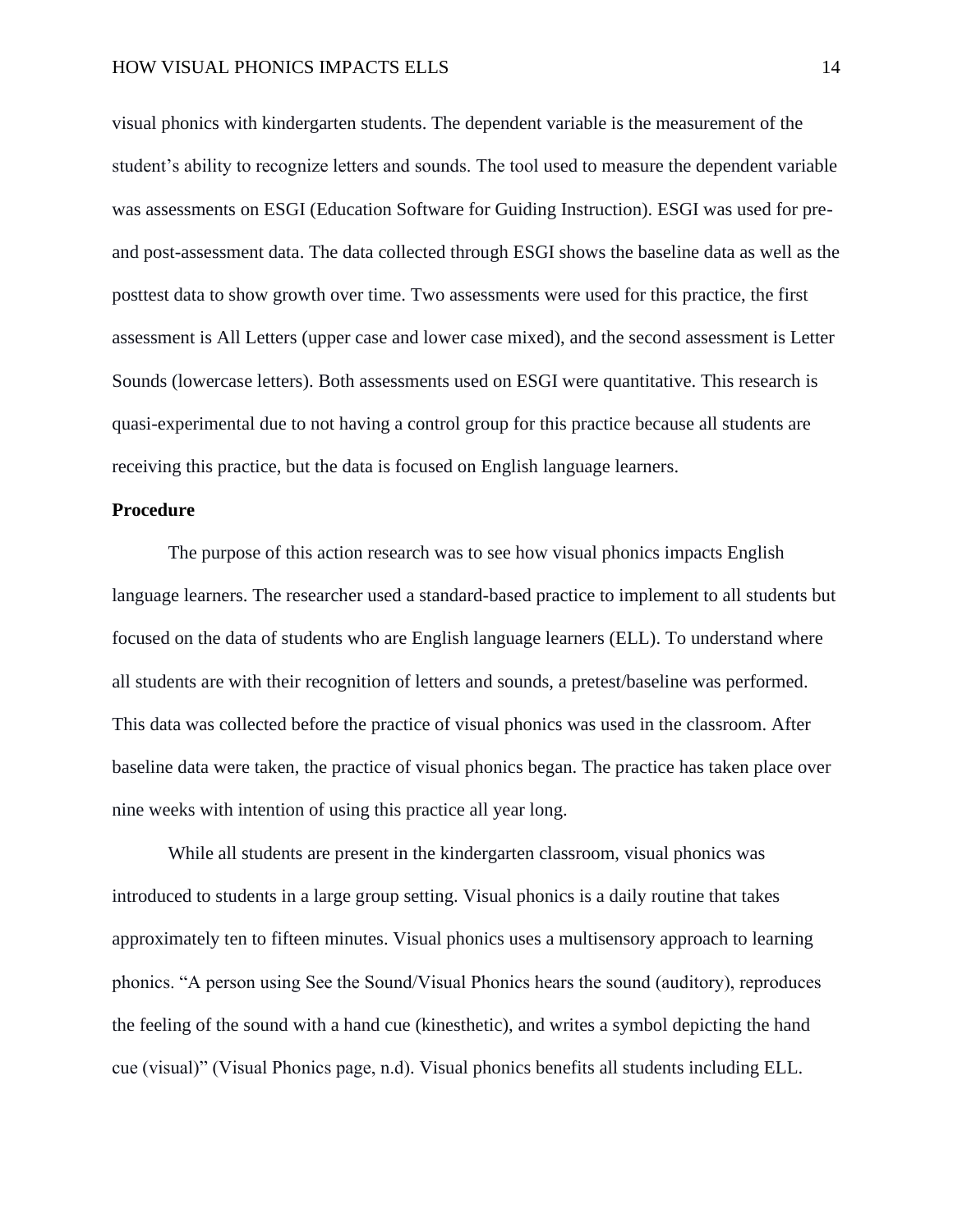To begin visual phonics, the researcher introduces a video of an RTI teacher who all students are familiar with. This video shows the teacher, Mrs. Raymo, doing visual phonics. She starts with the letter A and goes through the alphabet. Students start by watching the video to learn about what visual phonics is. As she goes through the video she says the letter, the picture, and the hand cue of the sound. At Prairie Elementary, with a high percentage of Hispanic students, the pictures for our visual phonics are correlated with Spanish words so that the pictures are similar in both English and Spanish for students to remember. (See Figure 1.) For example, our visual phonics for the letter F is a fruit because in Spanish fruit is fruta. After watching the video of Mrs. Raymo as an introduction, the researcher had the students listen and mimic the practice of visual phonics. Each morning after the morning meeting, the researcher would grab the visual phonics cards and for the first few weeks started with the I do, we do, you do strategy to reiterate the practice of visual phonics. The researcher continued the practice of visual phonics with gradually becoming more independent for learning their letters and sounds. The researcher communicated with the students on how important it was to listen and model visual phonics to help them eventually become readers.

## <span id="page-15-0"></span>**Ethics**

This action research requires an IRB approval. The practice of visual phonics is a standard practice used at Prairie Elementary. The use of a standard practice allows for the IRB approval to be exempt. All the research and data for this practice are protected for students that do not affect any ethical issues. This practice has no risk for students because even if it were not a part of this research project students would still be receiving this practice.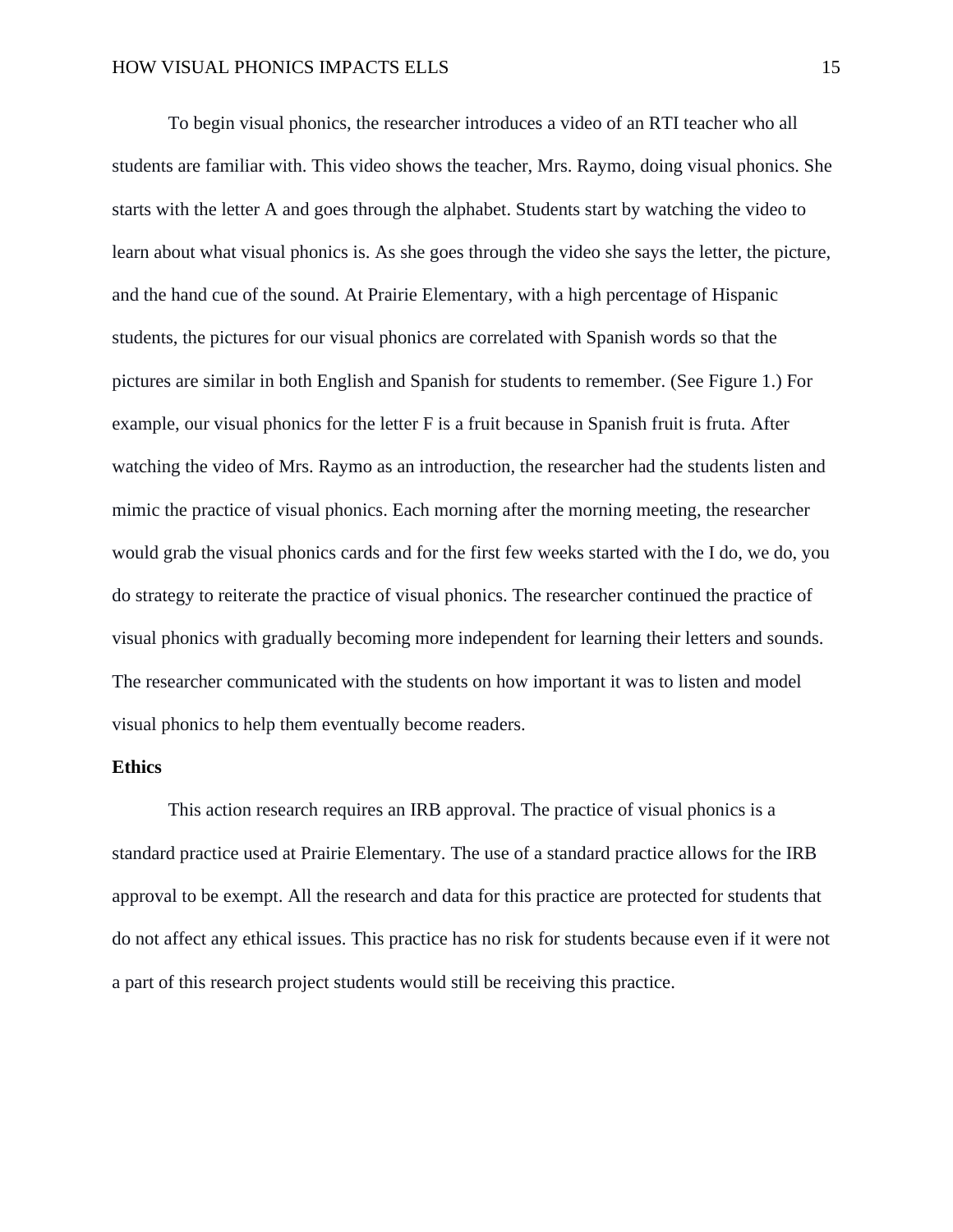#### **Findings**

## <span id="page-16-1"></span><span id="page-16-0"></span>**Data Analysis**

To determine the effect of how visual phonics impacted English language learners, baseline data was taken, and a posttest was given to show the growth of recognition of letters and sounds. The researcher collected data with two different assessments which consisted of Letters (upper case and lower case) and letter sounds (lower case). The researcher documented the findings in ESGI to record their baseline and progress. A dependent t-test was used for both assessments.

For the recognition of letters (upper case and lower case letters) a dependent t-test revealed that there was a statistically highly significant difference in the pretest scores of (M  $=16.57$ , SD = 16.19, n = 14) as compared to the posttest findings of (M = 24.64, SD = 19.6) following the practice of visual phonics with a strong effect size,  $t(13) = -4.64$ ,  $p < .001$ . Visual phonics had a positive impact on students recognizing and identifying their upper-case and lower-case letters. There was an 8.07 difference in means.

For the recognition of letter sounds on lower case letters a dependent t-test revealed that there was a statistically highly significant difference in the pretest score of  $(M = 4.14, SD = 6.19,$  $n = 14$ ) compared to the posttest finding of (M = 8.92, SD = 7.12) following the use of visual phonics with a strong effect size,  $t(13) = -3.88$  p = .001. Visual phonics had a positive impact on students with recognizing their letter sounds. There was a 4.78 difference in means.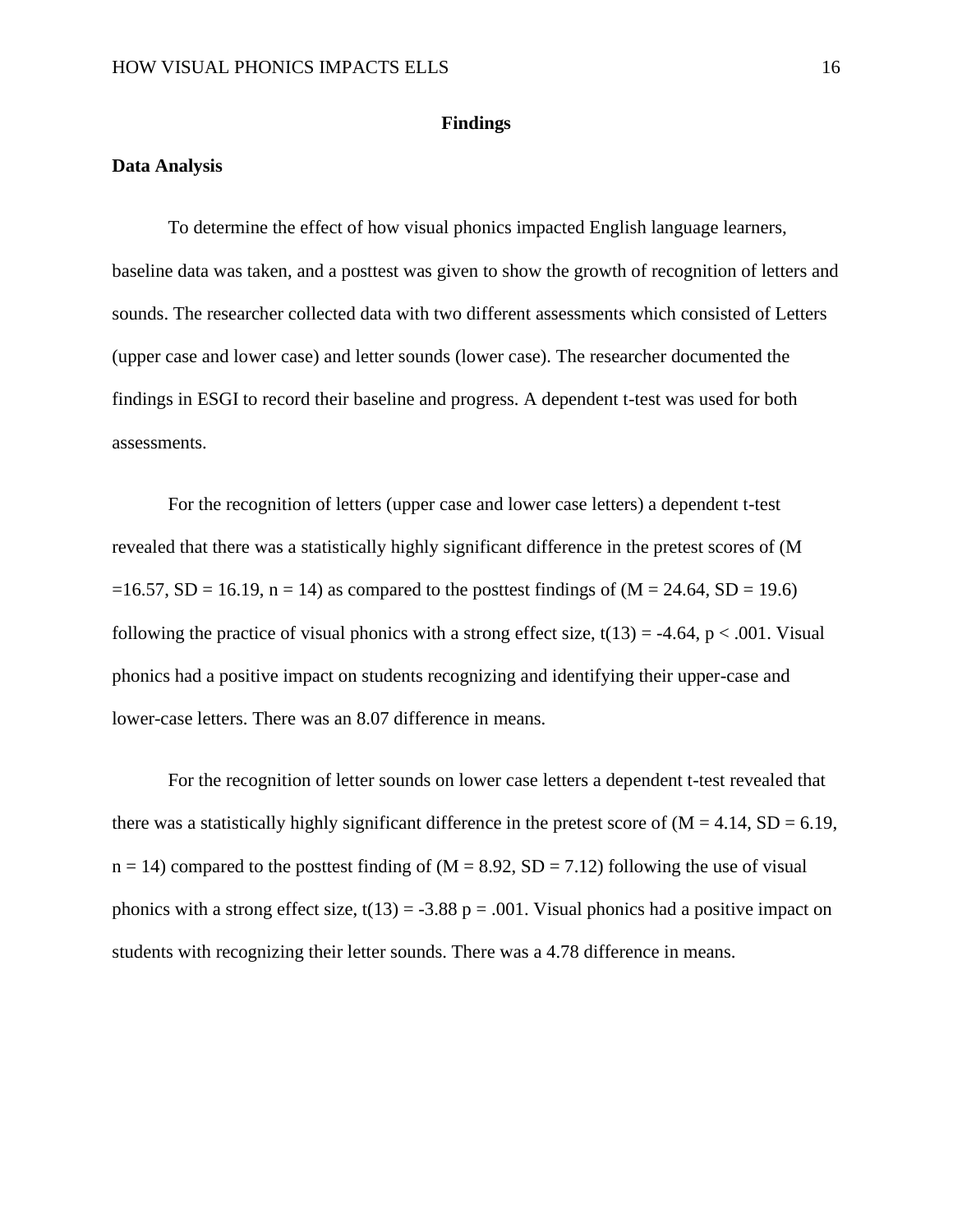

*Figure 1*. Mean Difference Letter Identification (n=14)



*Figure 2*. Mean Difference Letter Sounds (n=14)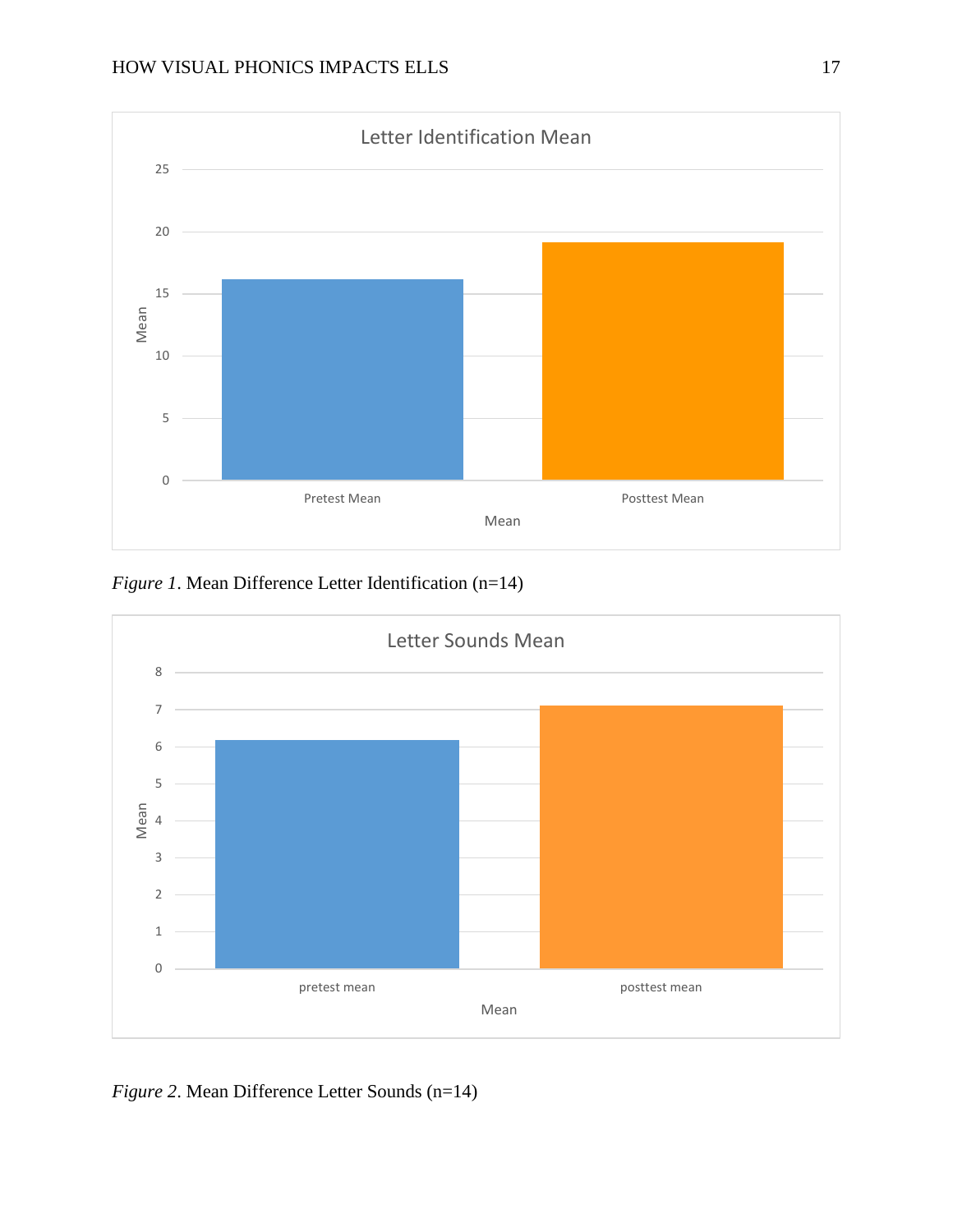#### **Discussion**

#### <span id="page-18-1"></span><span id="page-18-0"></span>**Summary of Major Findings**

The purpose of this research was to see how visual phonics impacts English language learners. The results of the dependent t-test indicates that the implementation of visual phonics increases the knowledge of letters and letter sounds for English language learners. In preparation to start visual phonics in the classroom, data for pretest/baseline was taken to understand where these English language learners fell. Following the intervention, a posttest was given to see the gains the ELLs accomplished. When comparing pretest data to posttest data, the mean increased in letters by 8.07 points and increased in letters sounds by 4.85 points.

 Although the data does not show how the participants used their visual phonics skills when taking the post-assessment, the researcher observed how the participants were using the skills they learned through this strategy to help them with identifying the letters and sounds. For example, when student #3 was completing the letter sound assessment, the letter c was shown and the researcher asked, "what sound does this letter make?" the student then proceeded to motion the hand cue for letter c (jerking a cupped hand forward once) while saying the sound of /c/. This intervention of visual phonics shows a positive impact on the participants to use the kinesthetic movement to help identify their letters and sounds.

The researcher was glad to see the positive results of how visual phonics impacted English language learners. All of the participants increased their recognition of letters (uppercase and lowercase) and letter sounds (lowercase). Although some students only increased by either one or two points, they still showed growth from their pre-assessment. The researcher was excited to see the students show this amount of growth in a nine-week period. The participants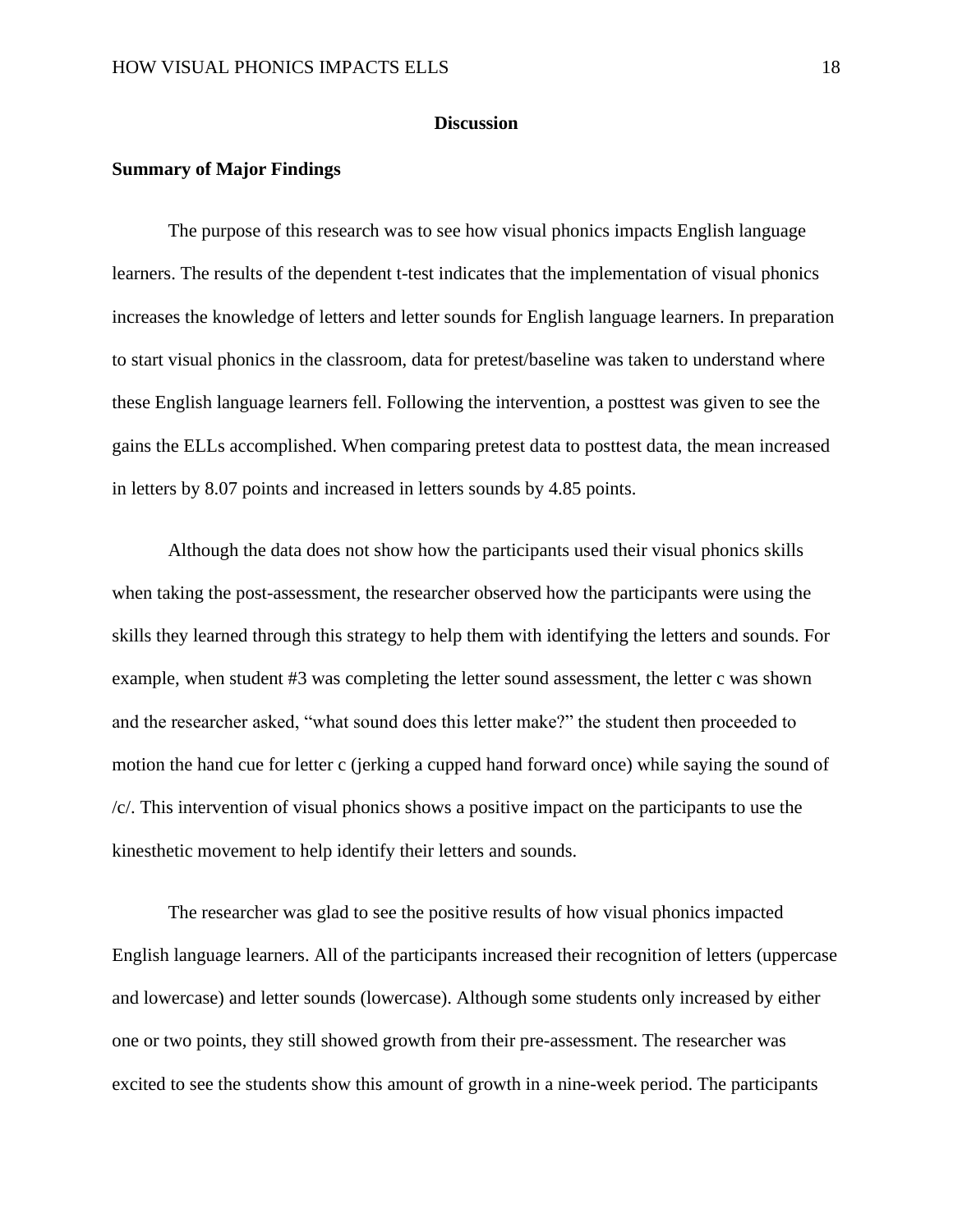showed more confidence when identifying letters rather than feeling uncertain. The students were positively impacted throughout this study. The researcher is continuing to implement this intervention strategy in the classroom daily.

#### <span id="page-19-0"></span>**Limitations of the Study**

Throughout the implementation of the research, it was apparent that limitations were present. One limitation of the study was the sample size. This research involved only 14 students to receive data, this can result in having difficulties relating to other researchers that may be implementing a similar study and their results.

Another limitation of the study is previous exposure to education. This is comparative to the students who had the opportunity to have exposure to letters and sounds before entering kindergarten to the students that have had zero. Out of the 14 students, only four students attended preschool.

 An additional limitation is the lack of previously attained data on the given topic. There is only a limited amount of research for visual phonics. There is no information that puts together visual phonics and English language learners to support this study. There is research on visual phonics and English language learners individually, but not together, which causes a hindrance in the study.

 Visual phonics intervention took place over a nine-week period. Although students participated in the practice of visual phonics, the results may have been altered if they were given a longer period and the opportunity to have more practice. If the study would have taken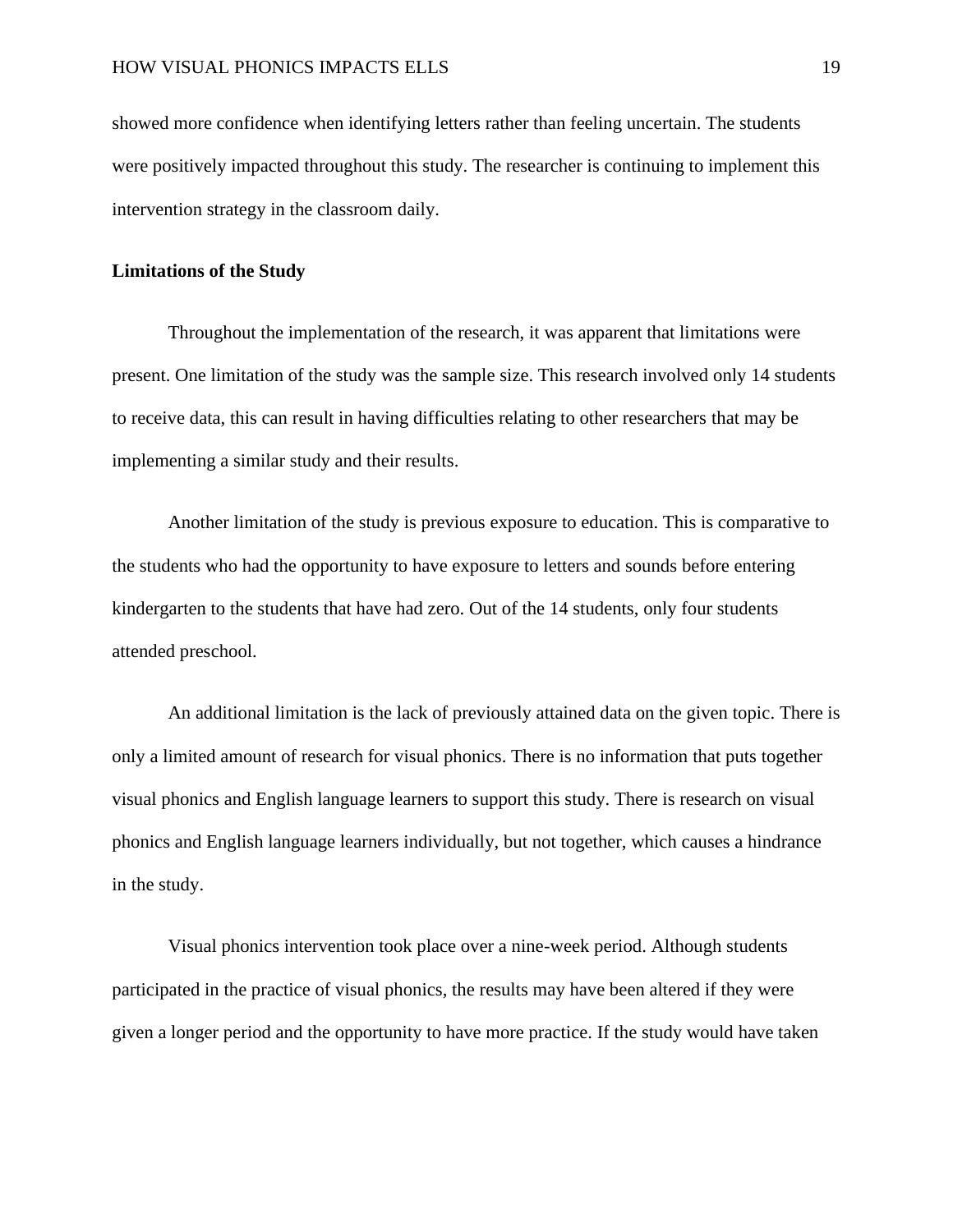course over an entire school year, the results may have differed significantly as the participants would have practiced more consistently over a nine-month period rather than just nine weeks.

#### <span id="page-20-0"></span>**Further Study**

Although the researcher is continuing to implement the intervention of visual phonics daily, there is future research that could be conducted. The researcher would like to conduct this study throughout an entire year of kindergarten. The researcher would observe and show data throughout their entire learning process to recognize letters and sounds from when they start kindergarten to when they end. Assessments would show the data of growth through the entire year using ESGI.

Future research could include using this study again but taking it a few steps further and looking into students who have had previous schooling and to those who have not. It would be interesting to see if there is more growth from one group from the other or vice versa. Future research could help determine results of where students fall and if they need more opportunities and practice to be more successful.

Additional research that could be conducted for this study includes having a larger sample size. The effect of having larger sample sizes can make the results of the study be more reliable and precise. Future research could also compare ELL students to non-ELL students to see if there is any significance in growth. These areas would be important to address since there is limited to no research involving these specific strategies.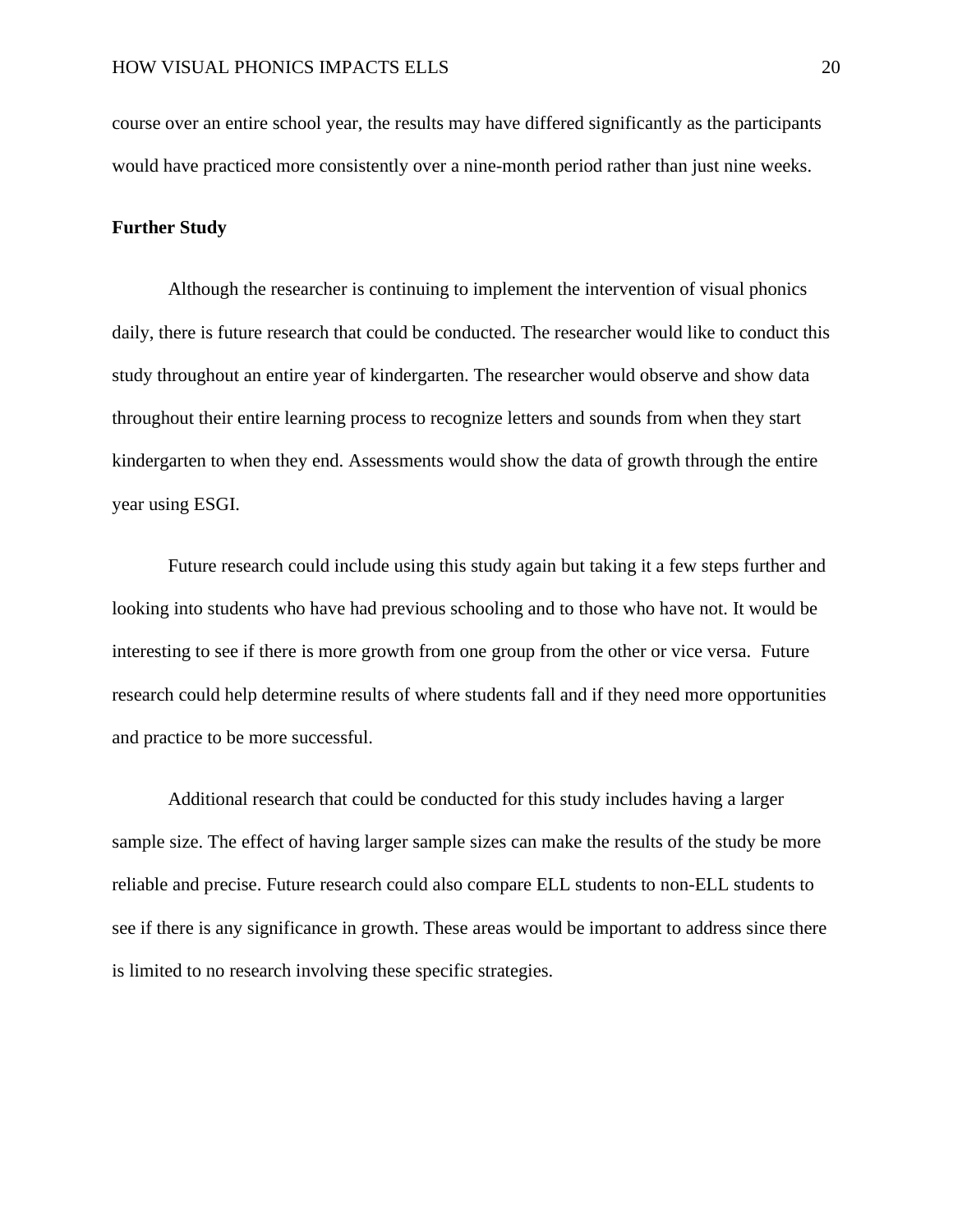# **Conclusion**

<span id="page-21-0"></span>The researcher wanted to determine the impact of visual phonics on English language learners in kindergarten. The findings of this study suggest that visual phonics positively impacts English language learners and their recognition of letters and sounds. The results represent the increase of letters and sounds from the intervention of daily visual phonics. Kindergarten is a crucial year for learning the foundational skills of literacy. With the implementation of visual phonics, it allows for English language learners to gain these foundational skills needed for their academic learning. The researcher modeled and motivated the participants during this study.

This study included four different categories of research that included: visual phonics, English language learners, phonemic awareness and phonics, and incorporating movement. All of these played a part in this study to help with understanding how important visual phonics is for English language learners and their learning.

 This study gives the validity to encourage the practice of visual phonics for teachers to use with their students. The correlation visual phonics has on recognizing letters and sounds gives students an opportunity to grow in their foundational skills. The participants can connect sound and print to make it possible to recognize letters and sounds. Visual phonics gives students the ability to learn their letters and sounds through a multisensory strategy and gives a better meaning to connecting to phonics.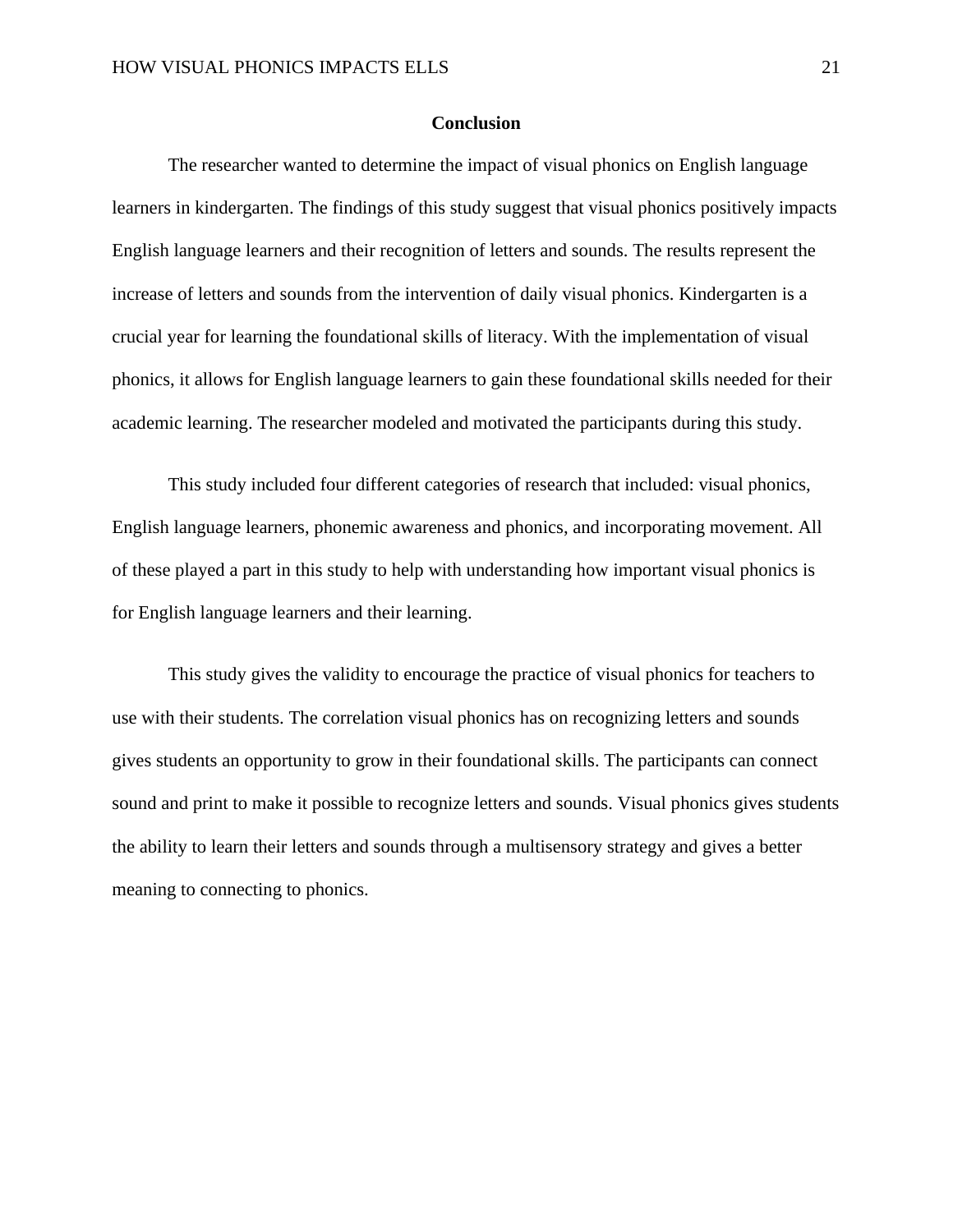#### **References**

- <span id="page-22-0"></span>Ashby, J., Dix, H., Bontrager, M., Dey, R., & Archer, A. (2013). Phonemic Awareness Contributes to Text Reading Fluency: Evidence From Eye Movements. *School Psychology Review, 42*(2), 157-170. [http://ezproxy.nwciowa.edu/login?url=https://www.proquest.com/scholarly](http://ezproxy.nwciowa.edu/login?url=https://www.proquest.com/scholarly-journals/phonemic-awareness-contributes-text-reading/docview/1415379571/se-2?accountid=28306)[journals/phonemic-awareness-contributes-text-reading/docview/1415379571/se-](http://ezproxy.nwciowa.edu/login?url=https://www.proquest.com/scholarly-journals/phonemic-awareness-contributes-text-reading/docview/1415379571/se-2?accountid=28306)[2?accountid=28306](http://ezproxy.nwciowa.edu/login?url=https://www.proquest.com/scholarly-journals/phonemic-awareness-contributes-text-reading/docview/1415379571/se-2?accountid=28306)
- Barr, S., Eslami, Z. R., & Joshi, R. M. (2012). Core Strategies to Support English Language Learners. *The Educational Forum, 76*(1), 105-117. [http://ezproxy.nwciowa.edu/login?url=https://www.proquest.com/scholarly](http://ezproxy.nwciowa.edu/login?url=https://www.proquest.com/scholarly-journals/core-strategies-support-english-language-learners/docview/926834061/se-2?accountid=28306)[journals/core-strategies-support-english-language-learners/docview/926834061/se-](http://ezproxy.nwciowa.edu/login?url=https://www.proquest.com/scholarly-journals/core-strategies-support-english-language-learners/docview/926834061/se-2?accountid=28306)[2?accountid=28306](http://ezproxy.nwciowa.edu/login?url=https://www.proquest.com/scholarly-journals/core-strategies-support-english-language-learners/docview/926834061/se-2?accountid=28306)
- Bradley, R. L., & Noell, G. H. (2018). The Effectiveness of Supplemental Phonics Instruction Employing Constant Time Delay Instruction for Struggling Readers. *Psychology in the Schools*, *55*(7), 880–892.<https://doi.org/10.1002/pits.22148>
- Cihon, T. M., Gardner,Ralph, I.,II, Morrison, D., & Paul, P. V. (2008). Using Visual Phonics as a Strategic Intervention to Increase Literacy Behaviors for Kindergarten Participants At-Risk for Reading Failure. *Journal of Early and Intensive Behavior Intervention, 5*(3), 138-155.<http://dx.doi.org.ezproxy.nwciowa.edu/10.1037/h0100428>
- Ehri, L. C., & Flugman, B. (2018). Mentoring Teachers in Systematic Phonics Instruction: Effectiveness of an Intensive Year-Long Program for Kindergarten through 3rd Grade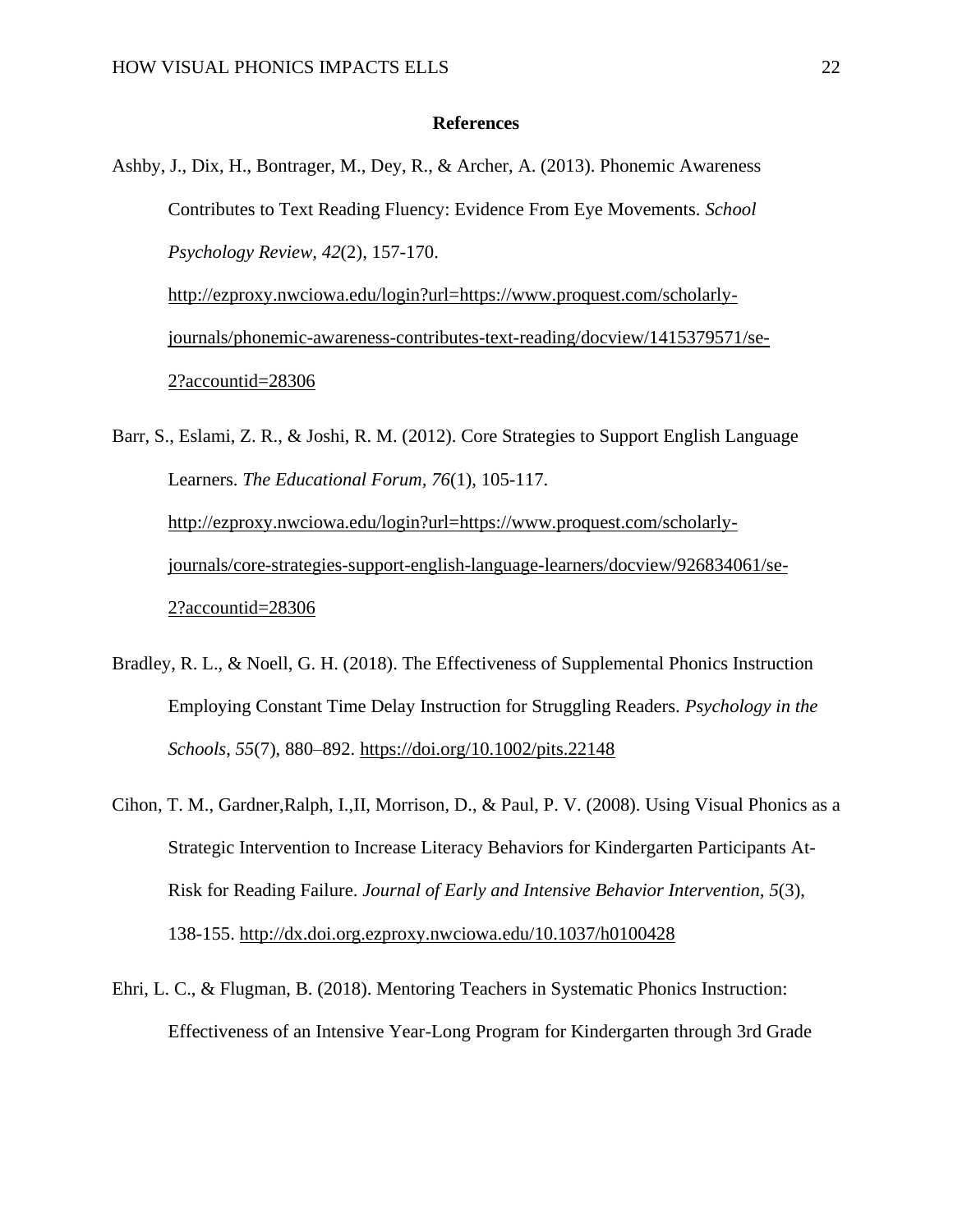Teachers and their Students. *Reading and Writing*, *31*(2), 425–456.

<https://doi.org/10.1007/s11145-017-9792-7>

Gehris, J. S., Gooze, R. A., & Whitaker, R. C. (2015). Teachers' Perceptions about Children's Movement and Learning in Early Childhood Education Programmes. Child: Care, Health & Development,  $41(1)$ ,  $122-131$ . [https://doi](https://doi-org.ezproxy.nwciowa.edu/10.1111/cch.12136)[org.ezproxy.nwciowa.edu/10.1111/cch.12136](https://doi-org.ezproxy.nwciowa.edu/10.1111/cch.12136)

- Elimelech, A., & Aram, D. (2020). Using a Digital Spelling Game for Promoting Alphabetic Knowledge of Preschoolers: The Contribution of Auditory and Visual Supports. *Reading Research Quarterly*, *55*(2), 235–250.<https://doi.org/10.1002/rrq.264>
- Guo, K., & Georgiou, G. K. (2019). Are Reading Interventions for English Language Learners Effective? A Meta-Analysis. *Journal of Learning Disabilities*, *52*(3), 220–231. <https://doi.org/10.1177/0022219419825855>
- Hall, C., Steinle, P. K., & Vaughn, S. (2019). Reading Instruction for English Learners with Learning Disabilities: What Do We Already Know, and What Do We Still Need To Learn? *New Directions for Child and Adolescent Development*, *2019*(166), 145–189. <https://doi.org/10.1002/cad.20302>
- Kilbourne, J.R., Scott-Webber, L., & Kapitula, L. R., (2017). An Activity-Permissible Classroom: Impacts of an Evidence-Based Design Solution on Student Engagement and Movement in an Elementary School Classroom. *Children, Youth and Environments*, *27*(1), 112–134. <https://doi.org/10.7721/chilyoutenvi.27.1.0112>
- McGee, L. M., & Richgels, D. J. (1989). "K Is Kristen's": Learning the Alphabet from a Child's Perspective. *The Reading Teacher*, *43*(3), 216–225.<http://www.jstor.org/stable/20200340>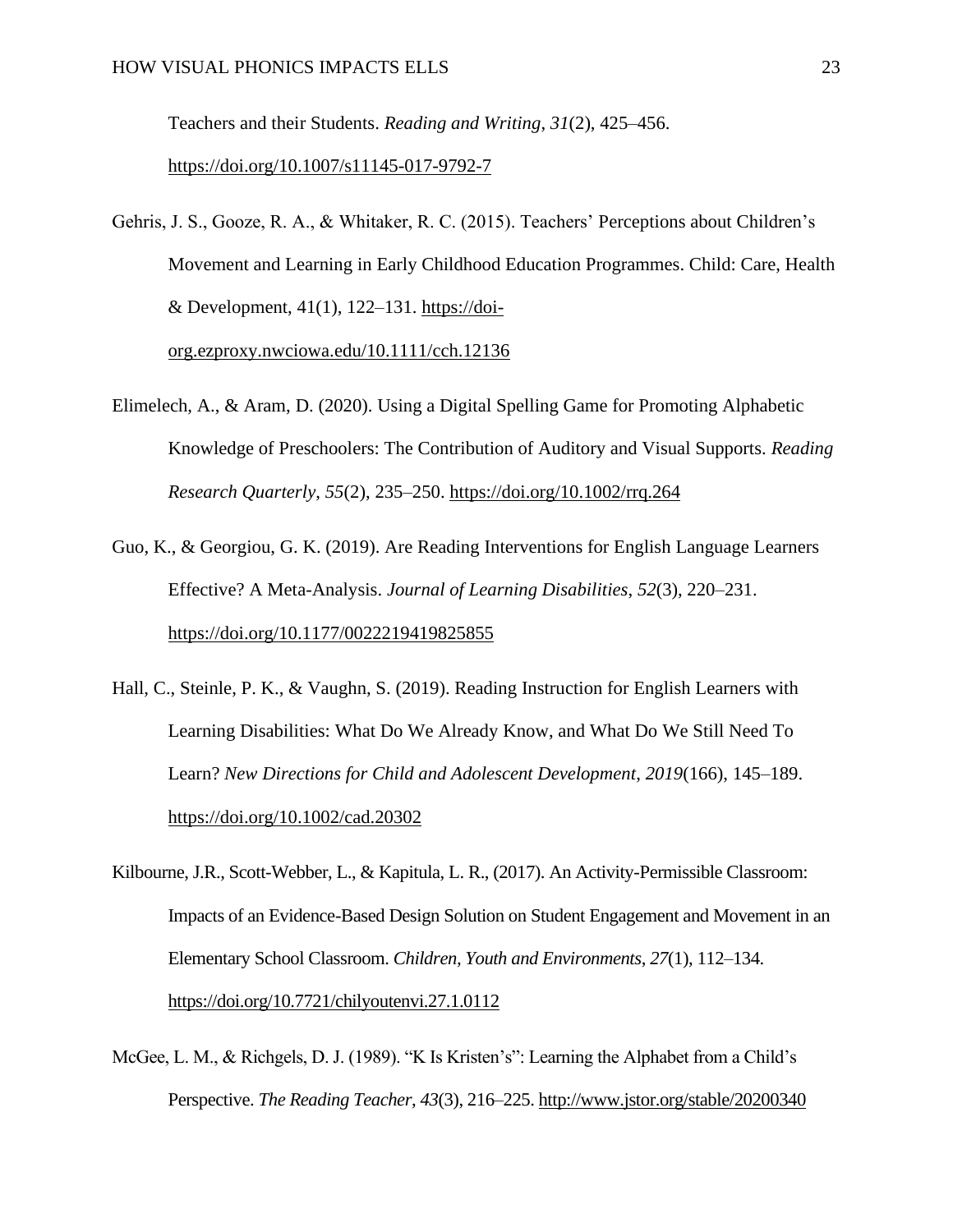- Minnesota Academic Standards: Kindergarten (2021) English Language Arts: Kindergarten Reading.<https://education.mn.gov/mde/dse/stds/>
- Montgomery, J. (2008). Dave Krupke: What Exactly is Visual Phonics? *Communication Disorders Quarterly*, *29*(3), 177–182.<https://doi.org/10.1177/1525740108318413>
- Mullender-Wijnsma, M. J., Hartman, E., de Greeff, J. W., Bosker, R. J., Doolaard, S., & Visscher, C. (2015). Improving Academic Performance of School-Age Children by Physical Activity in the Classroom: 1-year Program Evaluation. Journal of School Health, 85(6), 365–371.<https://doi.org/10.1111/josh.12259>
- Narr, R. F. (2008). Phonological Awareness and Decoding in Deaf/Hard-of-Hearing Students Who Use Visual Phonics. *Journal of Deaf Studies and Deaf Education*, *13*(3), 405–16. <https://doi.org/10.1093/deafed/enm064>
- Ouellette, G. P., & Haley, A. (2013). One Complicated Extended Family: The Influence of Alphabetic Knowledge and Vocabulary on Phonemic Awareness. *Journal of Research in Reading*, *36*(1), 29–41[.https://doi-org.ezproxy.nwciowa.edu/10.1111/j.1467-](https://doi-org.ezproxy.nwciowa.edu/10.1111/j.1467-9817.2010.01486.x) [9817.2010.01486.x](https://doi-org.ezproxy.nwciowa.edu/10.1111/j.1467-9817.2010.01486.x)
- Piasta, S. B., & Wagner, R. K. (2010). Developing Early Literacy Skills: A Meta-Analysis of Alphabet Learning and Instruction. *Reading research quarterly*, *45*(1), 8–38. <https://doi.org/10.1598/RRQ.45.1.2>
- Rahn, N. L., Wilson, J., Egan, A., Brandes, D., Kunkel, A., Peterson, M., & McComas, J. (2015). Using Incremental Rehearsal to Teach Letter Sounds to English Language Learners. *Education & Treatment of Children, 38*(1), 71-91. [http://ezproxy.nwciowa.edu/login?url=https://www-proquest-](http://ezproxy.nwciowa.edu/login?url=https://www-proquest-com.ezproxy.nwciowa.edu/scholarly-journals/using-incremental-rehearsal-teach-letter-sounds/docview/1655685201/se-2?accountid=28306)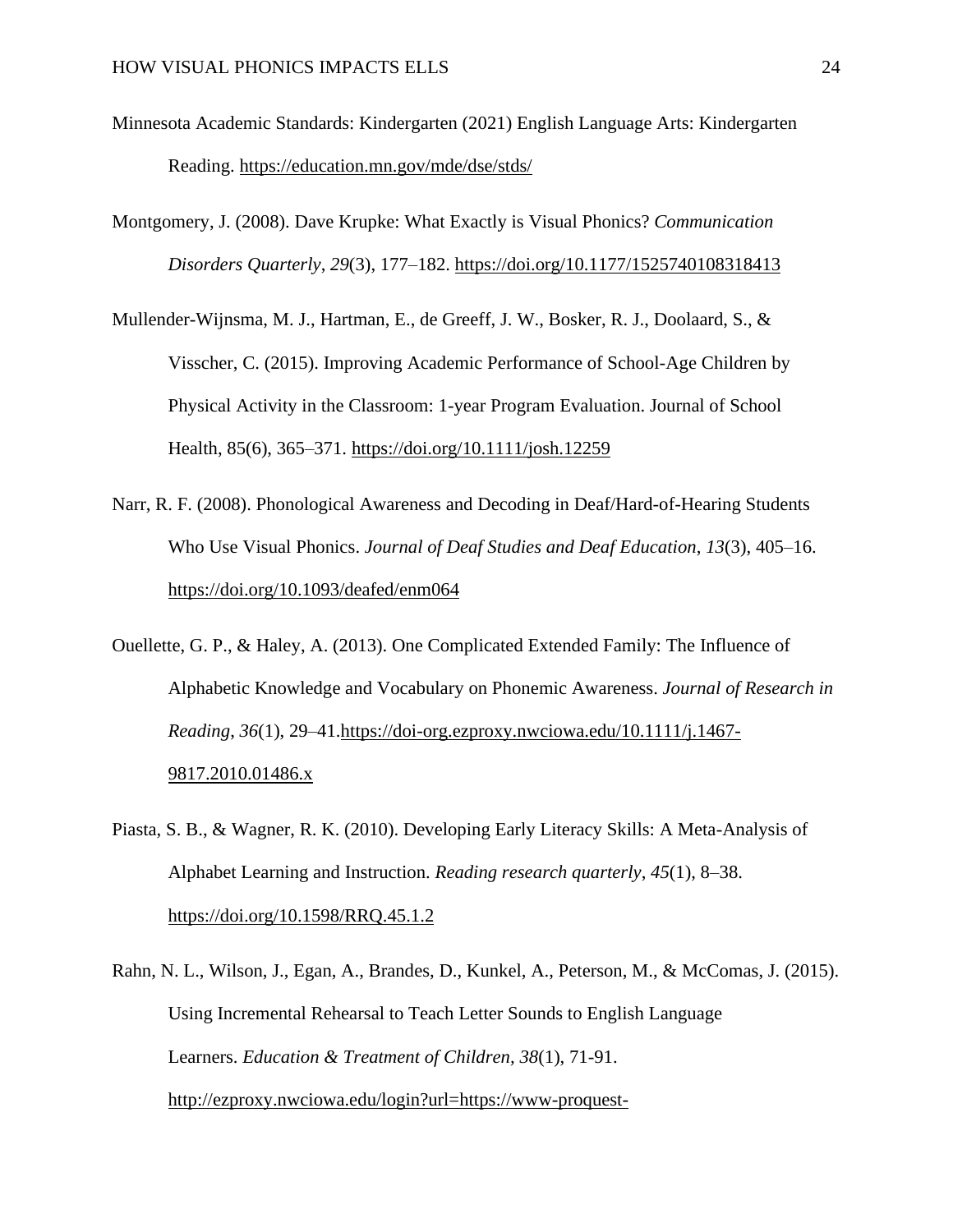[com.ezproxy.nwciowa.edu/scholarly-journals/using-incremental-rehearsal-teach-letter](http://ezproxy.nwciowa.edu/login?url=https://www-proquest-com.ezproxy.nwciowa.edu/scholarly-journals/using-incremental-rehearsal-teach-letter-sounds/docview/1655685201/se-2?accountid=28306)[sounds/docview/1655685201/se-2?accountid=28306](http://ezproxy.nwciowa.edu/login?url=https://www-proquest-com.ezproxy.nwciowa.edu/scholarly-journals/using-incremental-rehearsal-teach-letter-sounds/docview/1655685201/se-2?accountid=28306)

- Short, D. J., Fidelman, C. G., & Louguit, M. (2012). Developing Academic Language in English Language Learners Through Sheltered Instruction. *TESOL Quarterly*, *46*(2), 334–361. <http://www.jstor.org/stable/41576050>
- Silverman, R. D. (2007). Vocabulary Development of English‐Language and English‐Only Learners in Kindergarten. *The Elementary School Journal*, *107*(4), 365–383. <https://doi.org/10.1086/516669>
- Trezek, B. J., Wang, Y., Woods, D. G., Gampp, T. L., & Paul, P. V. (2007). Using Visual Phonics to Supplement Beginning Reading Instruction for Students Who are Deaf or Hard of Hearing. *Journal of Deaf Studies and Deaf Education*, *12*(3), 373–84. <https://doi.org/10.1093/deafed/enm014>
- Webster, C. A., Michael, R. D., Russ, L. B., & Egan, C. A. (2019). Learning to Integrate Movement in Elementary Classrooms: Field Experiences of Preservice Classroom Teachers. *Physical Educator, 76*(3), 726-755. [http://dx.doi.org/10.18666/TPE-2019-V76-](http://dx.doi.org/10.18666/TPE-2019-V76-I3-8753) [I3-8753](http://dx.doi.org/10.18666/TPE-2019-V76-I3-8753)
- *What is See the Sound - Visual Phonics?* Visual phonics page. (n.d.). Retrieved October 1, 2021, from http://seethesound.org/visual\_phonics.html.
- Woolsey, M. L., Satterfield, S. T., & Roberson, L. (2006). Visual Phonics an English Code Buster? *American Annals of the Deaf*, *151*(4), 452–457.